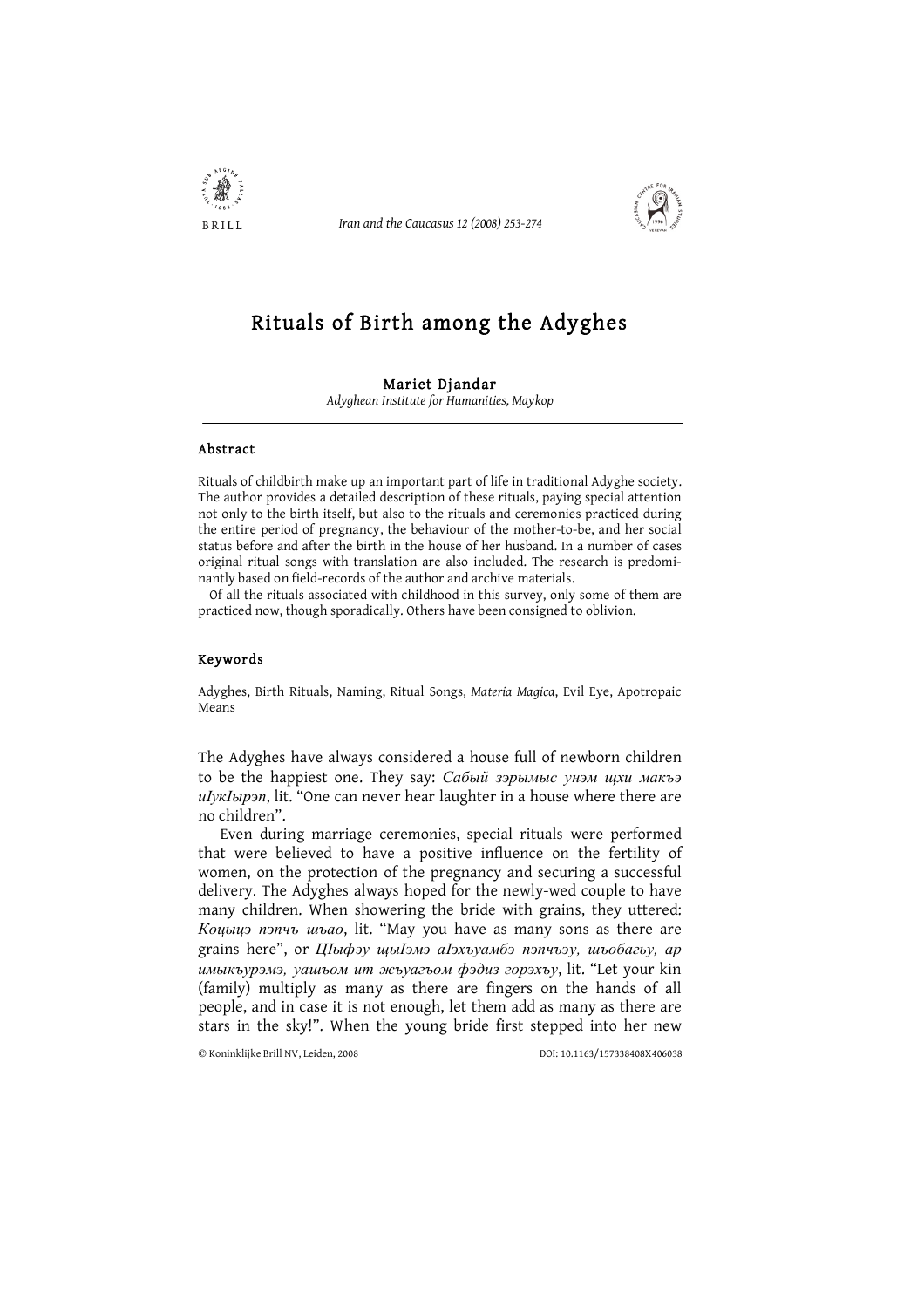house, she was given a baby-boy to hold. This ritual was believed to contribute to the birth of male infants; it was also usual to place her on a goat-skin rug, symbolising fertility, etc.<sup>1</sup> Childlessness was a great misery for the entire family and caused psychological discomfort to the spouses.

Sterility was believed to be connected with supernatural powers haunting a woman's body, rather than biology. In the case of an illness, healers or midwives were invited "to cure" the patient by means of various concoctions and massages.

To exorcise evil spirits from a sterile woman's body, the ritual of "jumping over the fire" (*мэш*Iоель) was performed. Only the closest friends and relatives, who were genuinely interested in the birth of a child, were invited to take part. The preparations for this ritual<sup>2</sup> lasted seven weeks and only on the Wednesday of the eighth week did people gather. During this time, the bride would wash herself with holy water  $(\partial b vax \cdot b \cdot n c)$  then pour it under a tree, not far from the place where the ritual was to take place. On the appointed day, people, attired in rags, made a fire in a holy grove. They believed that dirty garments could scare away the evil powers. Before the bride was lead outdoors to the fire, she was kept in a house with another woman, usually a mother of many children. Several males guarded them. The other woman danced and jogged thus trying to "shake off" evil spirits from the skirt of the bride. After the male guards had fired a number of gunshot rounds into the air, they went out, arm-in-arm, bride's face covered with a veil. In this procession, the young woman was showered with grains. Along the path, they stopped to pay tribute to Txagaledž (Тхъагъэлыдж), the deity of fertility,<sup>3</sup> saying: ЗэкІэ щыІэр зэльэІоу, зыми емыльэІужьырэр, mыгьзун тиунагьок/э, lit. "You, who everyone turns to, but who never asks for help, bestow happiness upon our family". The women accompanying the bride sang:

> Шъуз мылъфэ нахьи пчен лъфэн; Типчэн тильапІэ, тильэпІэн Іомэ мэбагьо: Нысэр тильэпІэщт енэкъокъумэ пчэным. Зымыгъэнэкъуакъорэр хэта?

<sup>&</sup>lt;sup>1</sup> Recorded from Khajet Khamkhatu, 80 years old.

<sup>&</sup>lt;sup>2</sup> It is described in a scholarly work for the first time. On family rituals among the Adyghes, see in general Džandar 1991.

<sup>&</sup>lt;sup>3</sup> Cf. "Thayalež, bei den Ost-tscherkessen Gottheit (tha), die über die Fruchtbarkeit herrscht" (Dumézil 1986: 52). On the pantheon of the Adyghes, see Khanakhu 2002: 112-126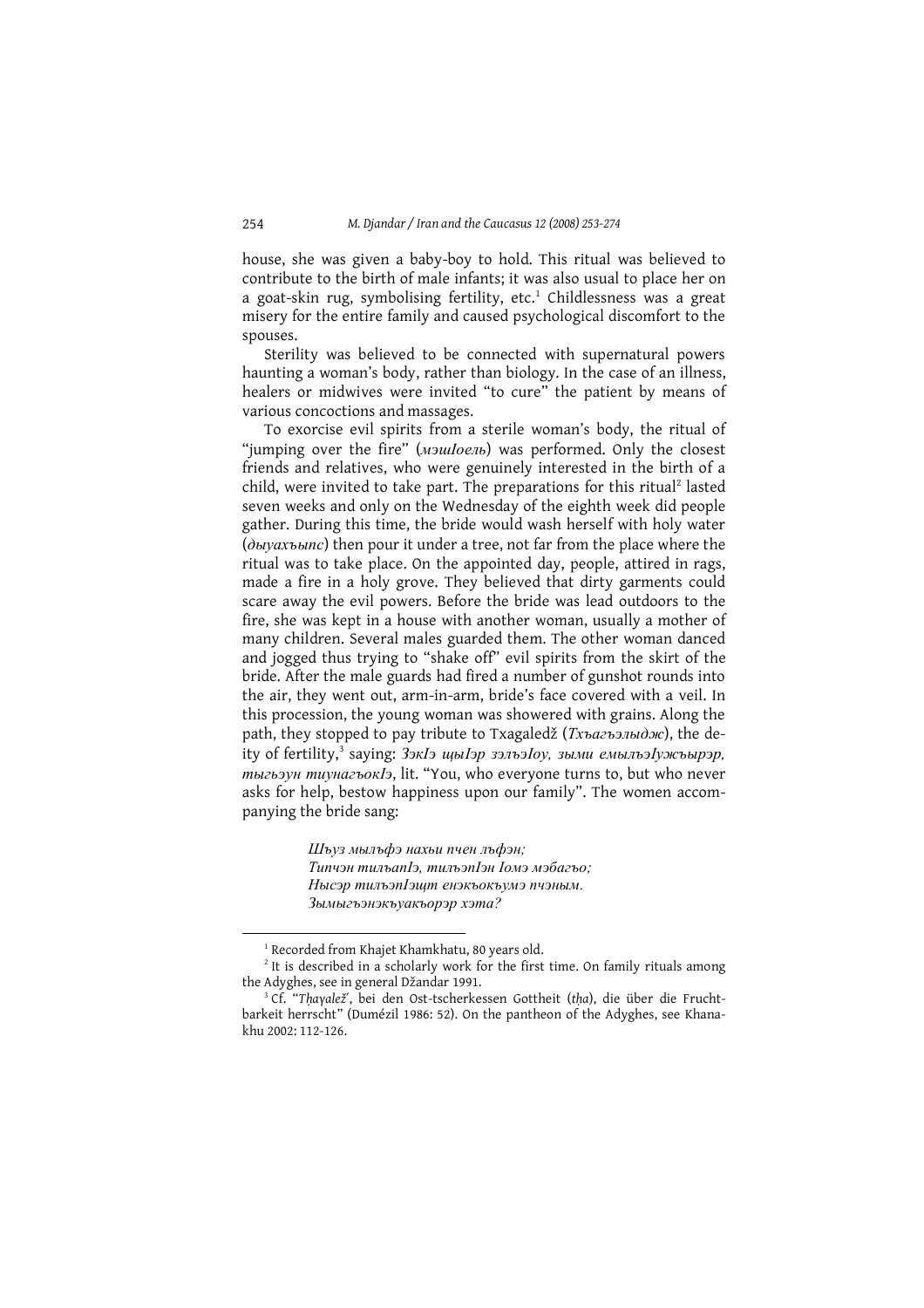Мыщынэрэмэ къыхэрэкІ, Мэшынэмэ шэрэс!  $Mau$  *Iom*  $m<sub>h</sub>$  *m*<sub>N</sub> $n<sub>2</sub>$  *m*<sub>n</sub>

A childing she-goat with yield is better than a childless woman; Our goat is dear to us, as it gives goatlings to us; Our bride will be loved only if she doesn't yield less than the goat in fertility.

And who hinders it? If it is not afraid, let it come out, And if it is afraid, let it stav sitting! We are going into the fire.<sup>4</sup>

The supernatural being was thereby warned that it would be burnt to ashes in the fire and was asked to leave the body of the young woman. The bride approached the fire and then jumped without hesitation over it. A successful jump signified the complete purge of her body of the evil spirits. It was considered a bad omen if flames of fire reached her garments. After this ritual, tables were set for feasts, special games were organised, and all the participants sang and danced.

The young woman would reside in her husband's house for about nine months after this ritual. If she did not get pregnant during this period, the family members said in her presence: "The holy tree is withering", and then the mother-in-law returned the bride's parents' presents through a trusted person. This messenger was also to tell the bride's parents to take her home. In some cases, if the young woman agreed on the remarriage of her husband, she was allowed to stay in his house. The reason for such a decision was connected with the necessity of returning the kalym, "bride-price" (Meretukov 1977: 49).

The ritual of purgation with fire was widespread among the peoples of the region (Čursin 1956: 66; Ivanova 1983; Turceladze 1866). The Tatars, like the Adyghes, also made pregnant women jump over the fire, should childbirth be difficult. This was also a common practice amongst the Azerbaijanis (SMOMPK 1894, XX/1: 95).

### PREGNANCY

When a young woman for the first time could say with certainty that she would soon become a mother, she was very proud of that, because only after the birth of her first child did she enter the "estate of

<sup>&</sup>lt;sup>4</sup> Recorded from the same informant (see fn. 1).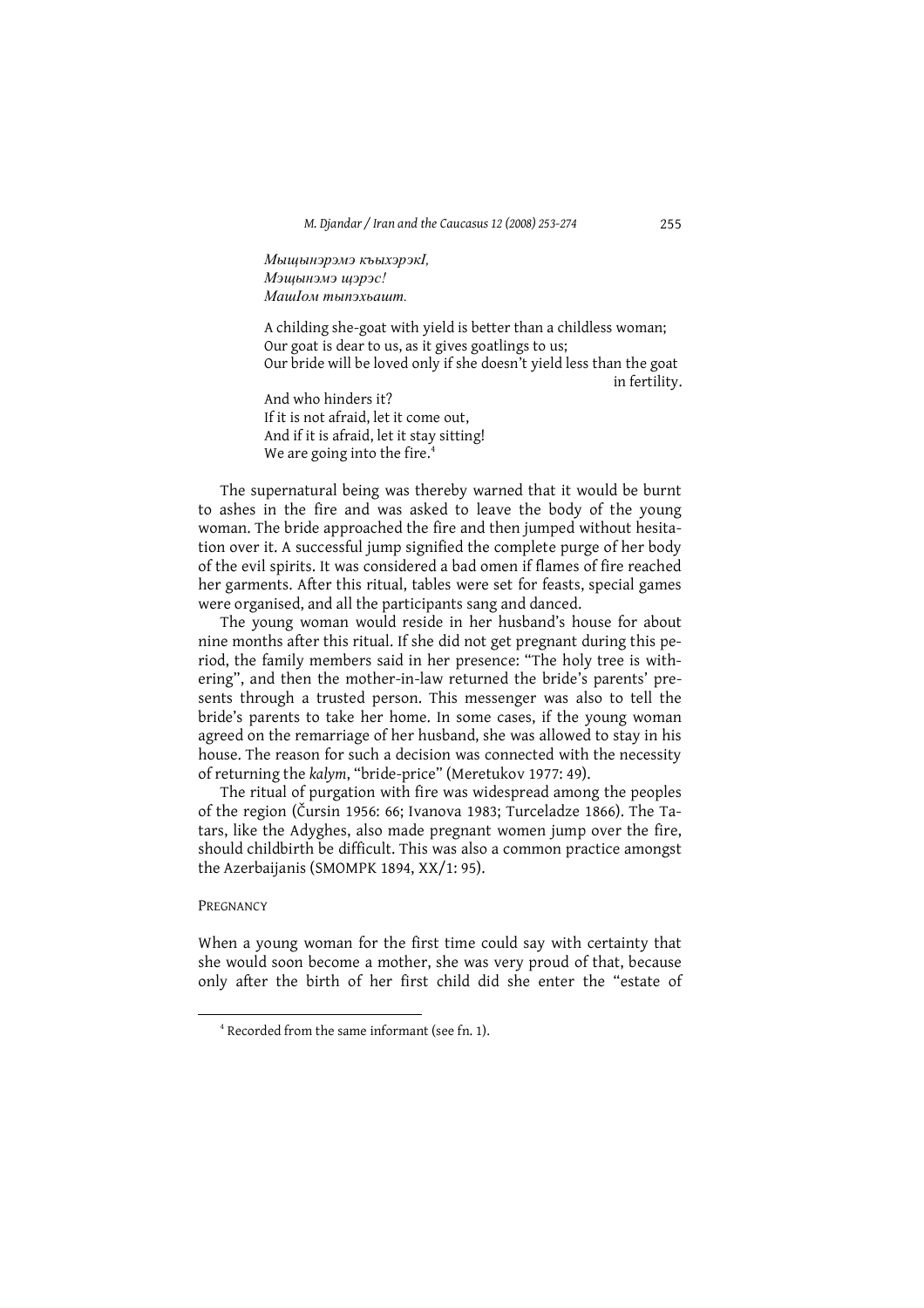women". Pregnancy was the only means for a young bride to become a full member of her husband's family. Despite the fact that the news of the coming child was welcomed by everyone, pregnant woman tried to avoid the elders and keep out of their sight. Married sisters-in-law were the first to learn about her condition. The mother-in-law when hearing the news from the others, said: *Тинысэ зыгорэ илажьа*?, lit. "Our daughter-in-law has something ahead, hasn't she?".

In the past, the Abkhazians also concealed pregnancy from the elders in the house, especially from the parents-in-law (Dbar 1985). Among both the Adyghes and Abkhazians, women did not visit their parents during the last months of pregnancy.

The preparations for the birth of a child began from the very beginning of pregnancy, but clothes or nappies were never stored in advance. Family members always treated the pregnant woman well, released her from daily chores, did not allow her to carry heavy objects, etc. Before the delivery, the woman had to follow a number of prohibitions in order to give birth to a healthy child.

To prevent the pregnant woman from evil spirits, she was not allowed to go to the cemetery as then the child would fall into a state of unconsciousness. The pregnant woman was not to blow out a fire, as the child would then die from fire. The pregnant woman was not to go outdoors after sunset, as an evil spirit would meet her and harm her. The pregnant woman was not to sit down on a chest or a stone, as she would have a miscarriage. The pregnant woman was not to kill snakes, as the child would be born dumb. The pregnant woman was not to touch a red thing with her breast, as the child would be born with a red forehead. The pregnant mother was not to drink water from a large vessel, as the child would be too thin. The pregnant mother was not to put a hen on top of eggs to hatch them, as it was believed that either the woman would raise a child or the hen, but not both.

The expectant mother followed some food taboos as well: she did not eat the stomach of a bird, as the child would be born with blue lips. She did not eat fish, as the child would sniffle. She would avoid wings of a bird, as not to have a daughter. She would not eat the legs of a bird, as the child would have cold hands and feet. She would avoid the neck of a bird, otherwise the child's head would be wobbly. She would avoid adnate fruits, as the risk of conjoined twins becomes possible. She would avoid burnt porridge, so that the baby would not have moles on his/her crown (Archive, File 1/137: 2; Smirnova 1968: 111). All these prohibitions clearly reflected the superstitions of the traditional Adyghe society.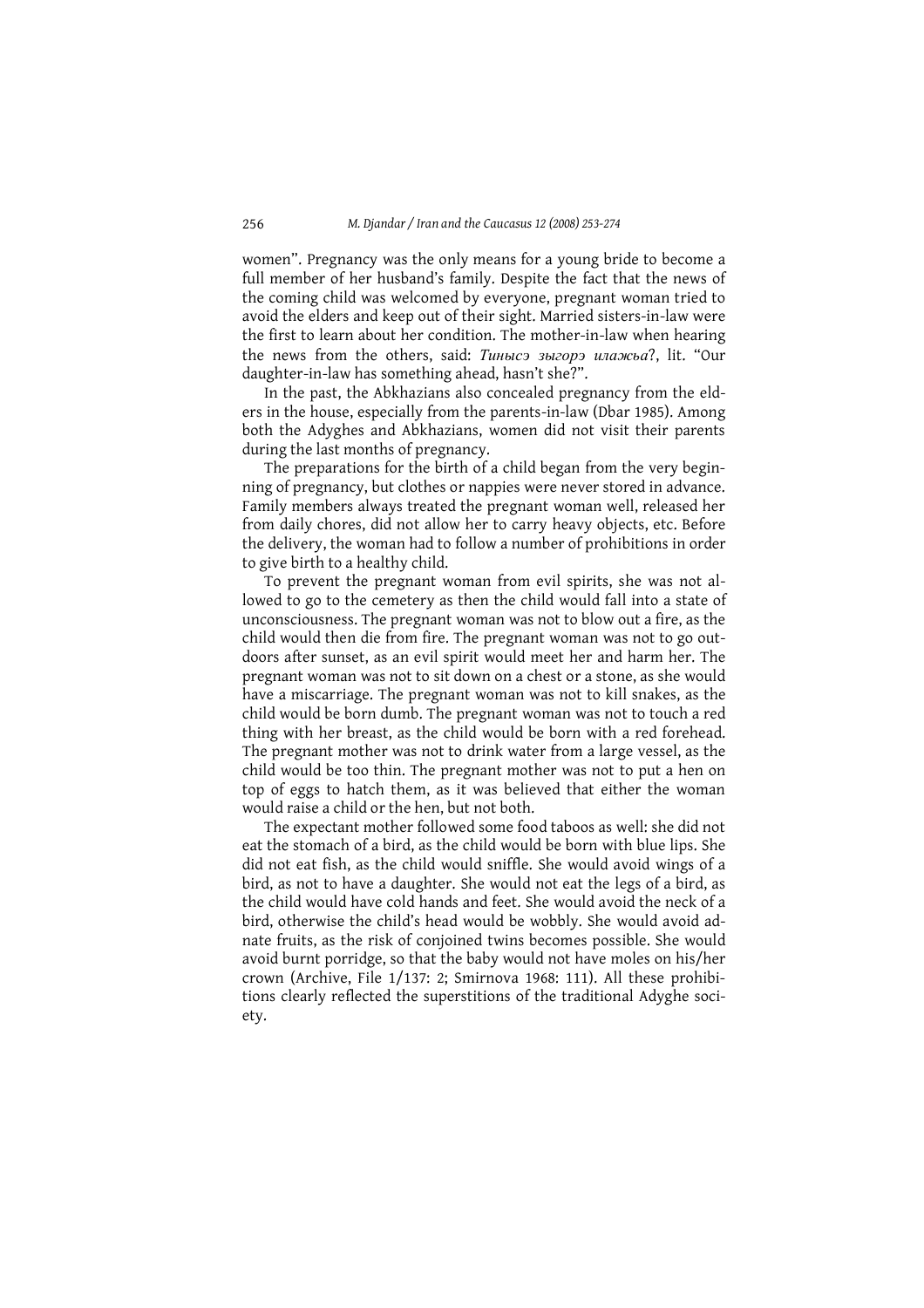Adyghes divided pregnancy into three periods. During the first trimester, the relatives did not talk directly about the pregnant woman, so as to avoid evil spirits, and anytime when mentioning her, they said: *Ышхырэр къезэгьырэп* (lit. "food doesn't show on her"). The second period started from the moment her belly became distinguished and was called  $b$ unkb  $b$ uman-ankbadara (lit. "can't handle her own body"). The third trimester was marked by the difficulty to walk for the pregnant woman and was called *льэрмыхь* ("heavy"; lit. "legs are not able to carry her").

If spouses wanted a son, they hung a man's hat over the wife's bed and put a knife under her pillow from the very beginning of the pregnancy.

There were several methods for foretelling the baby's gender applied by the young woman's in-laws. After the young woman's relatives gathered in the house, they scared the expecting bride telling her that her hands were dirty. The latter, being embarrassed, unconsciously, would raise them. If the hands appeared palms up, a baby-girl was to be born, palms down was a sign that she expected a boy child. One of the participants immediately imparted the happy news to the father-to-be and received a present from him. This ritual is still practised in some auls ("villages").

The gender of the baby was also determined by the shape of a mother's belly: a round belly slightly hanging down designated that a boy was to be born, a tapered belly indicated for a girl.<sup>5</sup>

**RITUALS OF CHILDBIRTH** 

According to the Adyghe tradition, the delivery had to occur in the house of the husband, in a room specially arranged for that purpose, but<br>not in the *ynauxo* ("the big room"), occupied by the parents of the husband (Meretukov 1977: 51). This tradition was common among many peoples of the region. For example, among Khevsurs and Pshavs, during the last days of pregnancy a woman would move to a hovel called sačexi, specially built by other women some distance from the village (Čursin 1913: 95). Adyghe men, including the husband, would leave the house and return only several days after the delivery, in order not to impede

<sup>&</sup>lt;sup>5</sup> Guesswork according to the shape of the belly was widespread among many peoples. Uspenskij (1895: 71-72) says that the inhabitants of the Tula Province believed "if the pregnant women puts on weight, then she will give birth to a daughter, but if her belly is tapered (spike-like), then she expects a son".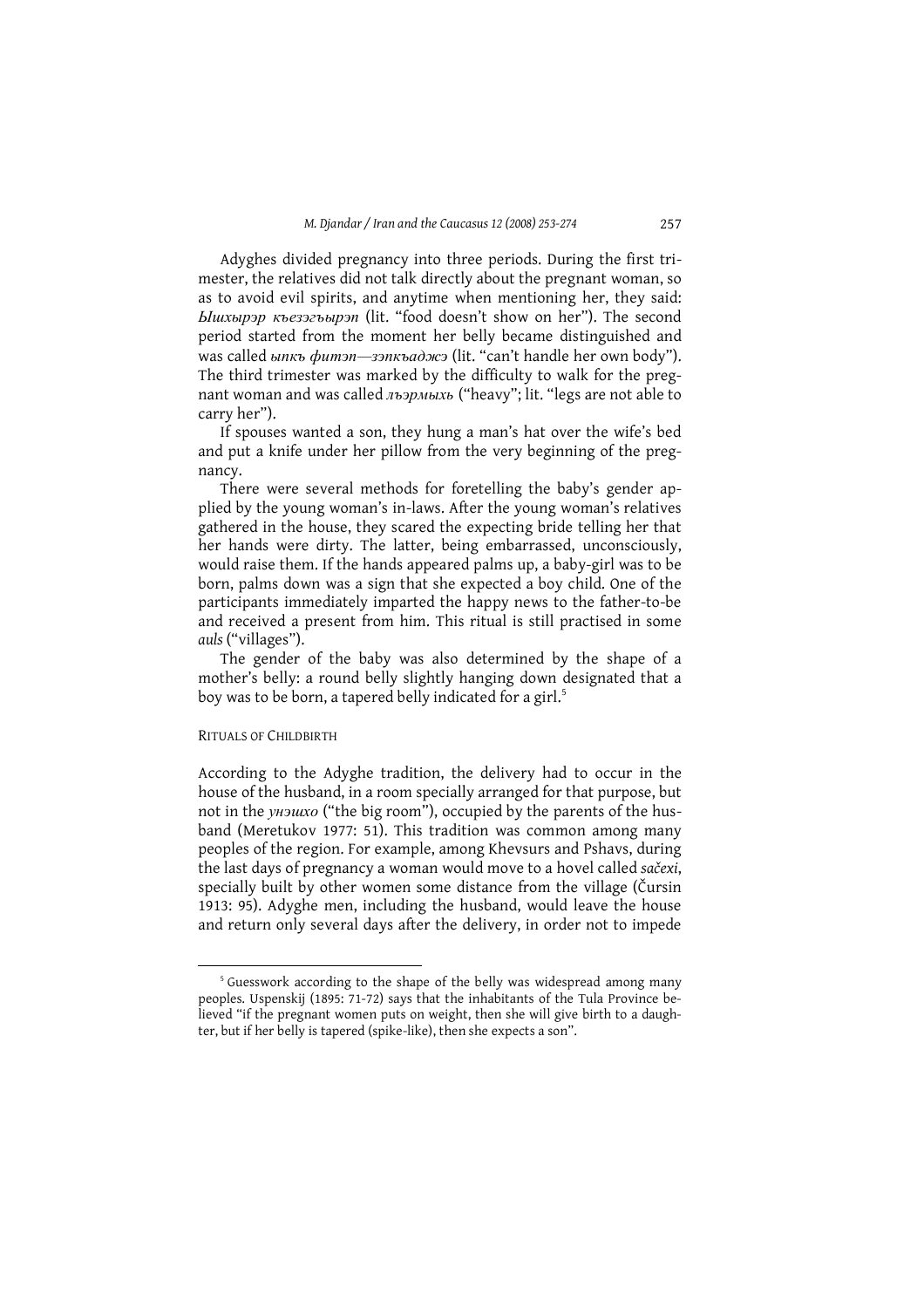the parturient woman. The custom of leaving the house was a common practice among the Caucasian peoples in general (Basaeva 1976: 38; Gadžieva 1961: 280).

The mother-in-law, being occupied with housework, would not usually participate in the process of delivery. Other women took care of the woman in childbirth. A midwife was often invited. In Kabarda they are called мамыку, among the Shapsugs-хъушъэнпэс, от кІэлашт, Circassians call them  $\partial$ *buzyp*. Another term for "midwife" is  $\partial$ *ae*, which occurs mainly in the ritual songs.

It was the midwife or a skilful female stranger, but not a relative that assisted in the actual delivery. Family members kindled a fire on the threshold of the house and kept it alit until dawn, as a purifying power (Archive, ibid.). This custom is also observed among other peoples of the region. In Georgia, for instance, the fire is kept burning in the hearth all night in order to keep bloodthirsty Ali<sup>6</sup> and other evil spirits away from the woman in labour (Čursin, ibid.). The inhabitants of the Kuban valley also resorted to the helpful power of fire—in the house, where a child was born, a candle stayed lit until the day of the baby's christening (SMOMPK 1887, VI/II: 162-163). Abkhazians also kept the hearth's fire burning during the childbirth (Dbar 1985: 11).

Adyghe women delivered their children on straw or felt, but more often straw bedding was used. Straw was believed to have magical characteristics, bringing prosperity to the child's future well-being. For this reason, the bride was showered with straw on entering her new house (Archive, ibid.). Magical beliefs related to straw can be found among other ethnicities as well. In Guria, it was obligatory for woman to deliver the child on the ground laid with straw; Ukrainians used to cover the road where a wedding procession was to pass with straw (Sumcov 1881: 185), etc.

According to Adyghe beliefs, startling the pregnant woman would accelerate the delivery. For this reason mamyku sang a special song when entering her room:

> Хыр къиугъ, Дзэр къэсыгь, Ушымыс! Умышьхьах! Тигьогу кІахьы о умыш!!

<sup>&</sup>lt;sup>6</sup> On this demoness, the mortal enemy of women in labour and newborn babies, called also Al, Almasti, Albasti, etc. in various Near Eastern and Central Asian traditions, see in detail Asatrian 2001.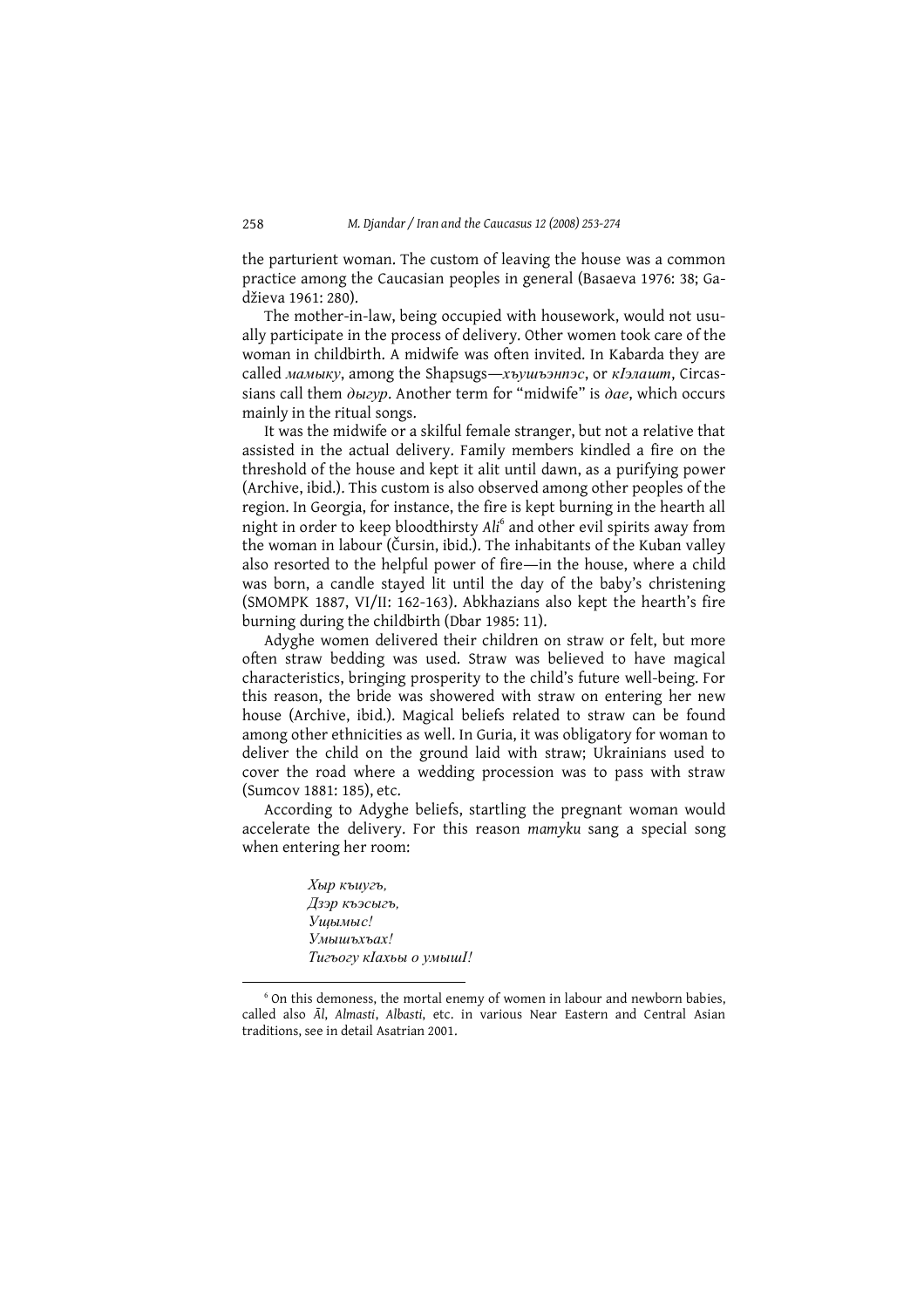The sea has overflowed the shores, The army has come, Don't sit down! Don't be lazy! Don't delay our way! (Archive, ibid.).

There were a number of taboos to be observed during the childbirth. It was believed that the less people knew about the childbirth, the easier it would be. In the case of a difficult delivery, some rites were performed, for instance the woman was given water from her husband's shoe in order to induce vomiting.

Great attention was paid to accelerating the delivery through slackening, loosening and opening common objects. Thus hair left unplaited, scissors left open, along with chests and cabinets were all believed to have magical powers to induce a quicker delivery. The necks and hems of women's garments were torn by women present during the delivery. All this was due to their belief that tight things impeded the delivery: Мыхэр псынкIэу зэрэзэIутхыгъэу, уиIоф псынкIэ тхьа ешI!, lit. "Let God make your affairs as fast as we opened these things!" (Archive, ibid.). The Cossacks used to unplait the expecting mother's hair, unbind all knots on her clothes, unlock all doors and unsheathe all the knives, daggers, and sabres in the house (SMOMPK 1893, XVI/II: 4-5). This ritual was customary for the Kuban valley dwellers (SMOMPK 1887, VI/II: 161). In Kakhetia, women, when entering the room where a child was to be born, loosened up the belts of their dresses, saying: "Let your waist open up the way I untie my belt!" (Čursin 1913: 99) and then opened all the doors in the house (Solov'eva 1982).

There are other known rites aimed at protecting the woman in labour and the infant from evil forces. Adyghes lined the ground of the room, where the birth was taking place, and tied the woman's neck with a towel. She was also to put on her husband's belt. Iron objects were put under her pillow. Iron objects were preferred as presents, because they were believed to act against devilry. Metal goods have served as guarding amulets among many peoples. Armenians used to put daggers, scissors or simply pieces of steel under the pillow of the newborn child (SMOMPK 1898, XXV/II: 135).

In the aul of *III sx + I auxy* (Bol'soj Kimčaj) there lived a woman called FoykI32yau, who possessed a magical dagger that helped in quick delivery (Archive, File 1/137: 12). She washed her dagger in water and then gave the rinsed water to the labouring woman to drink. The newborn was also bathed in that water.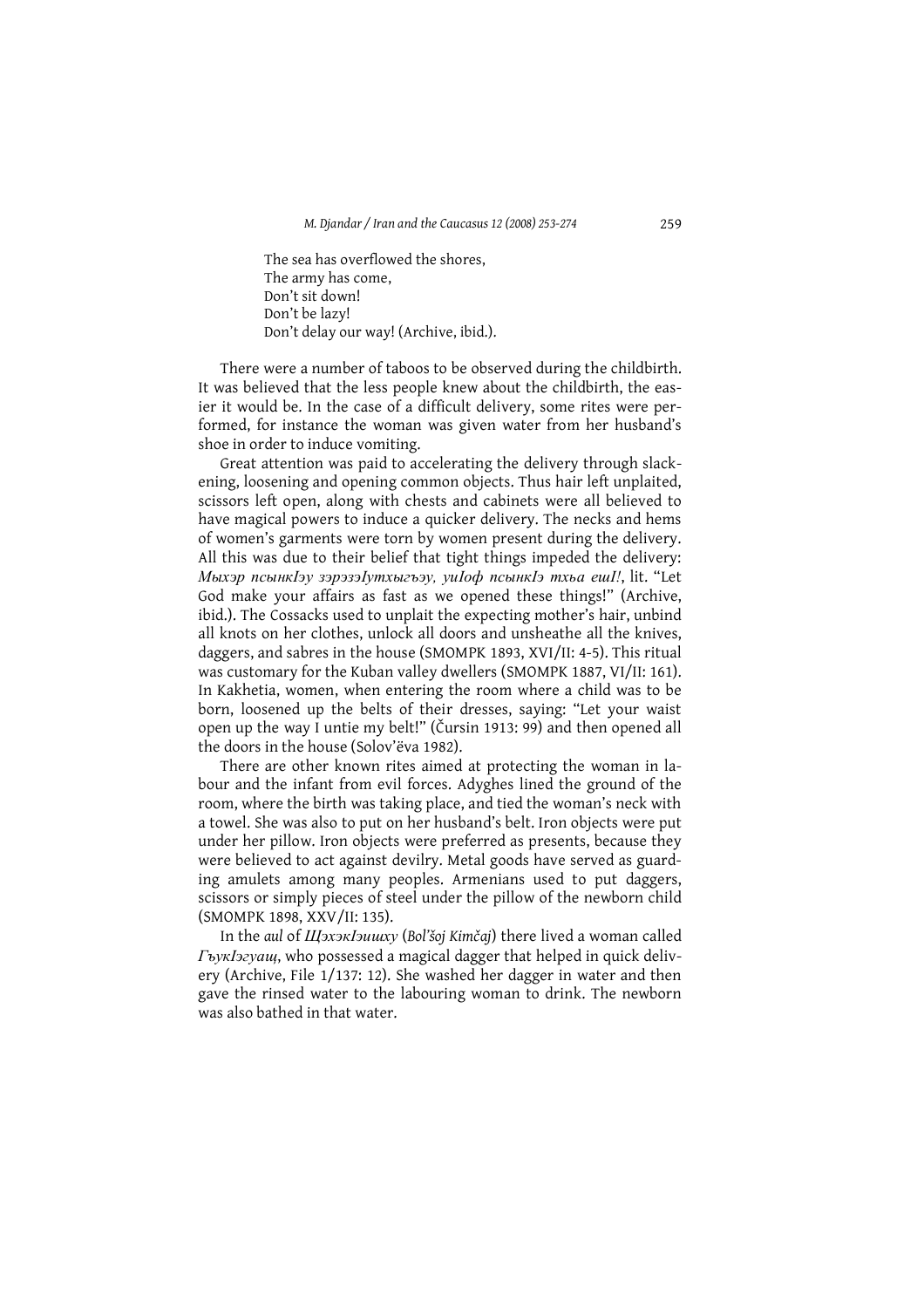The head of the woman in labour was always covered with a scarf, as it was believed that flowing hair scared away guardian angels from facilitating delivery.

If a woman could not deliver for several days and her husband was staying with relatives, a group of women were sent for him. Returning, he would enter his wife's room, stamp his foot and say: Къыостыгъагьэр къысэтыжь, lit. "Return me the thing I have given to you!". The wife, being frightened, would quickly deliver the baby (Archive, File  $1/137:8$ ).

At times of prolonged delivery, a special woman was invited, who had freed a frog from a snake. She was to say: "Disjoin as quickly as I separated the snake from the frog" (ibid.: 2). This rite existed among Georgians (Solov'ëva 1982: 10) and Abkhazians (Dbar 1985: 10). In other cases, a woman with webbed fingers was invited. She had to step over the pregnant woman. Another custom was for the mother-in-law to gather all the pregnant women of the village, and they would go together, barefoot, with flowing hair and unbuttoned dresses, to the holy tree and sing a song requesting the "deity of soul", Psatxa:7

> Ти Псатхьа, о мафа! Тпсэ къэгъан, о мафа! Тпсэ къэгъан, о мафа! Ти Псатхьа, о мафа!

Oh, our Psatxa, oh, our kindest! Keep our soul, oh, kindest! Keep our soul, oh, kindest! Oh, our Psatxa, oh, our kindest!.

It should be noted that people more often turned to Psatxa, when the matter concerned children, diseases, and brides (Šortanov 1982: 42). These songs were believed to gain the favour of the "deity of soul". His veneration was especially prominent if the time of performing the ritual coincided with the birth of the baby.<sup>8</sup>

There existed another custom to ease a difficult delivery. One of the women would stand on the threshold of the house and brandish a lash. saying: "As wind, as water!", Жьым фэдэу, псым фэдэу! She called on

<sup>7</sup> Cf. "Psathe, by den ost-Tscherkessen Gott (tha) des Lebens (pse = 'Seele, Leben')" (Dumézil 1986: 46).

<sup>&</sup>lt;sup>8</sup> Recorded from Tlif Doletkhan, 70 years old.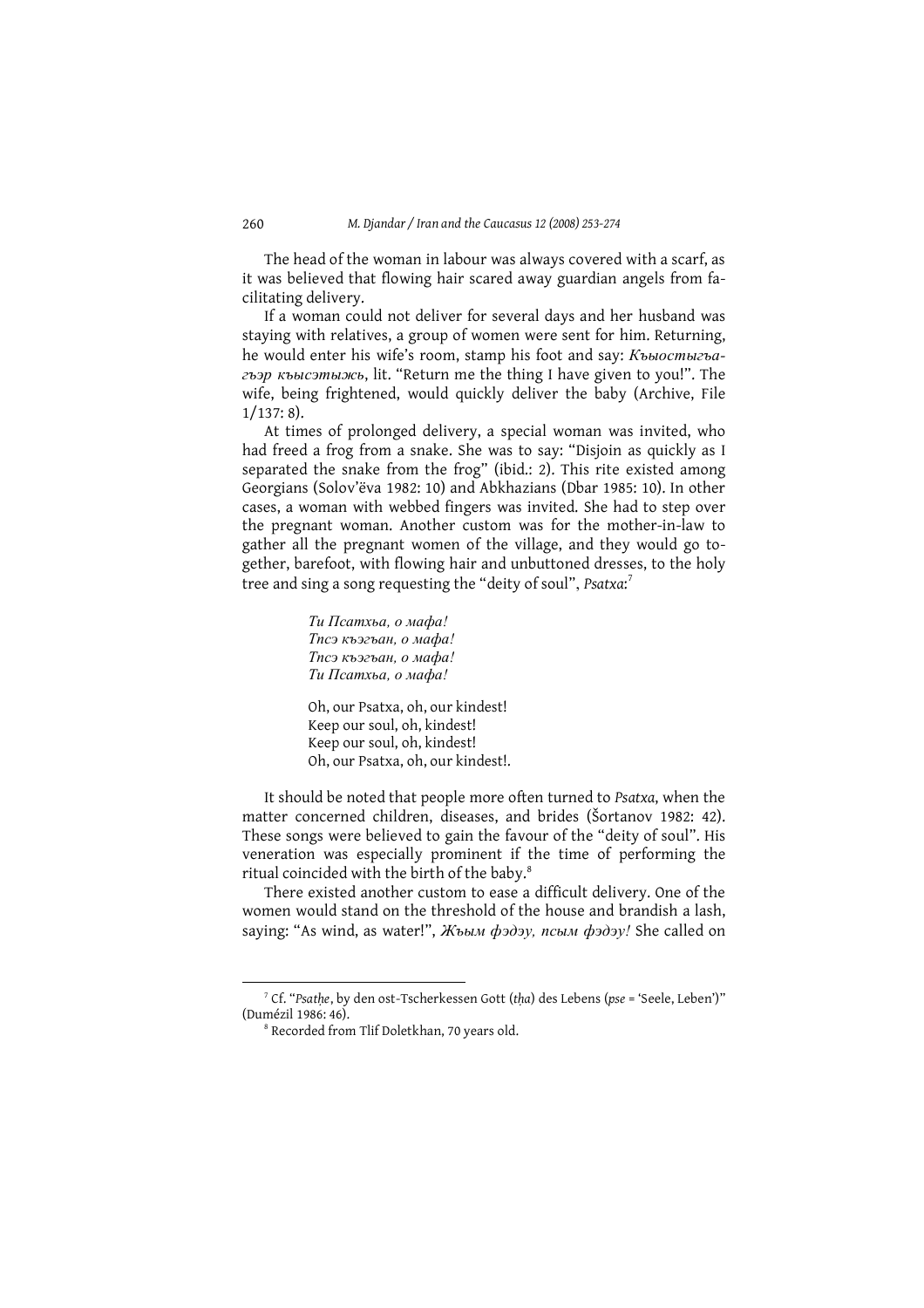the pregnant woman to deliver the baby as quickly as both wind and water flow<sup>9</sup>

If the baby opened its eyes immediately after birth, it was believed that the child would grow up healthy, with good manners and intelligence. If the child was born in the state of faintness, the baby was placed under a copper basin. The basin was then banged in order to "resuscitate" the child (Meretukov 1977: 53).

As soon as the baby was born, they would cut a lock from its hair and scorch it. The mother and the child would take a sniff. This action, supposedly, protected the child from fire.

It was a good omen if the baby-boy looked like his mother and if the girl resembled her father. Russians, especially the inhabitants of Tula province, also have a similar outlook (Uspenskij 1895: 77).

Adyghes prescribed a great magical power to the "shirt" in which sometimes the babies were born. The "shirt" was preserved and given to the child, when it grew older. The "shirt" was believed to protect the child (Kalmykov 1955). Adyghes and Kabardins used to bury the "shirt" as a symbol of a happy life.

## THE FIRST YEAR OF LIFE

Immediately after birth, the midwife bathed the infant. Later the child was not to be bathed on the day of the week he was born. Following this period, the child was bathed in cold water mixed with ashes, so the baby would grow up strong and healthy. He was also bathed in water, which had been previously used to rinse iron objects and expensive gold items. This practice designated a long and happy life for the newborn child. The water, in which the infant was first bathed, the grandmother then poured in a "clear place", far from people. Georgians also, when bathing the newborn son, placed a weapon, like a dagger or a revolver, in the water; in the case of a daughter, they placed scissors or other household implements (Čursin 1913: 116).

Adyghes wrapped the baby into soft nappies, which had previously been used, and covered the baby with a quilt to keep the child warm (Archive, File 1-137: 1).

After cutting the umbilical cord, the lips and cheeks of the child were marked with it. This rite was accompanied with the appropriate wishes of a prosperous appearance.

<sup>&</sup>lt;sup>9</sup> Recorded from the same informant (see previous fn.).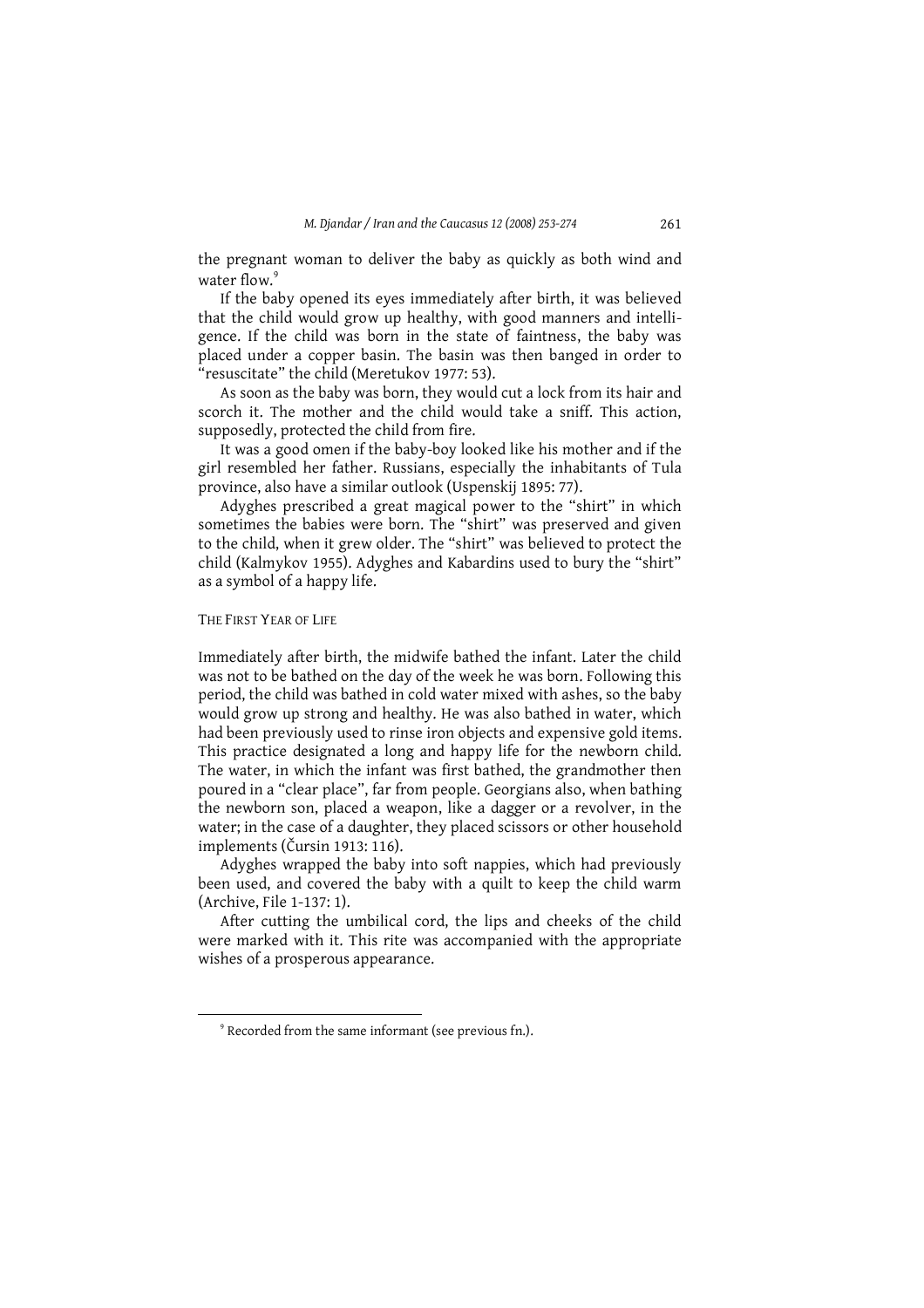ЫІупэ пльыжьэу, Ынэгушьхьэ шэпльэу тхьа ешІ.

Let God make your lips red and your cheeks rose (ibid.: 2).

The umbilical cord was puttied in the wall. If it took too long to dry, it was believed that the child would have a difficult life.

For many people the umbilical cord is believed to have a sacral influence on the life of the child. The Azerbaijanis, when a son was born, buried his cord in a stable or in the yard of a mosque, so that he "loved cattle" or "learned to read and write". The daughter's cord was buried near the entrance of the house, so that she "didn't go far from the ancestral home" (Džafarzade/Babaeva/Atakišieva 1962: 139).

The first person that saw the newborn was to tie a white band, made of chambray, thus foretelling him a long life:

> ЫжакІэрэ ыпакІэрэ, Ышьхьацрэ ынапцэрэ Мыщ фэдэ охъуфэ ерэгьаш!!

"Let [him] live until the time when his beard and moustache, Hair and eyebrows, all become white, As this fabric is [white]!" (SMOMPK 1892, XIX/II: 180).

After the delivery, the mother and the child were left alone to rest. In order to regain her vigour, to produce milk and to restore blood loss, the woman ate fattening food, drank milk, and ézeps with cornel water or zerdžeps with arrow-wood water (Arcive, File 1/137: 2).

The first forty days after childbirth, the woman did not leave her bedroom as she was considered "impure". She was not allowed to touch kitchen utensils or prepare food. During these days, the elder members of the family, especially the mother-in-law and the sister-in-laws, took care of her and the child. No one was allowed to enter their room after sunset for fear that evil spirits might also invade the room. In case another had to enter the room, they were to lay ashes on the threshold. In general, ashes were used as a safe-guarding method against children's diseases and the evil eye (Kalmykov 1982: 174). Shoes were also left on the threshold and two nails were pinned there. They believed that with the help of these precautions the visitor left his soul, as well as the evil spirits wandering with it, outdoors, thus protecting the baby from any harm.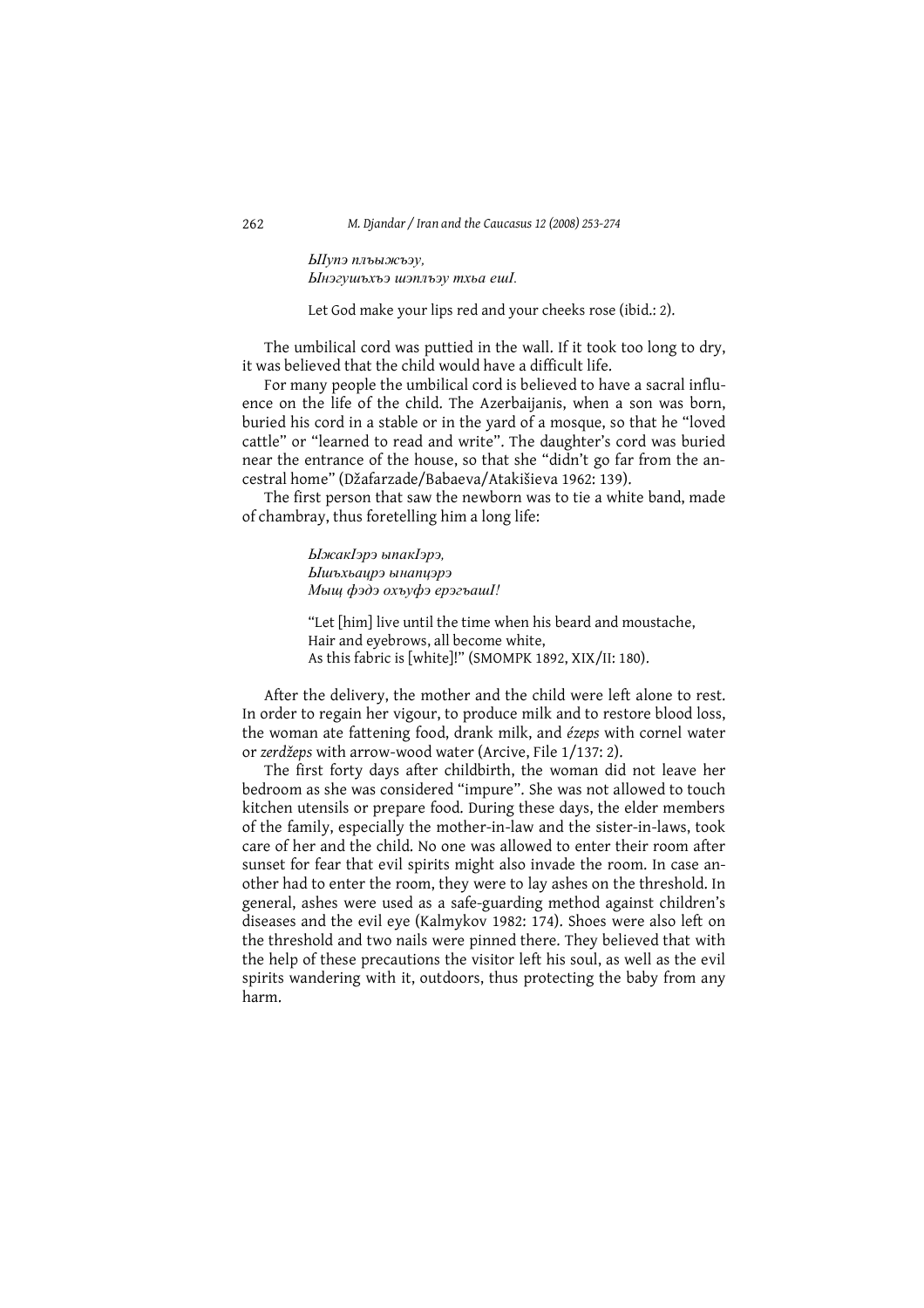People visiting the newborn boy placed a dagger or knife near the child; in case of a girl, they placed needles, thread, and scissors. This ritual was believed to make the boy grow up to be a brave warrior and help the girl to become clever with the needle (Smirnova 1968: 114).

The first 10-15 days after delivery (when, according to Adyghe superstitions, the evil spirits were particularly active) were considered the most dangerous time for the life of the woman and the child. This apprehension can be explained by the high mortality rate during these days. For this reason, every family conducted special rituals aimed at protecting the child and mother. Initially, the entire house and yard were sulphurated. Children's accessories were never left outdoors after sunset as to protect the baby from evil spirits. Every day the clothes of the baby were purified from evil spirits by shaking them over a fire.

The babies among the Shapsugs were dressed three months after the birth. Other Adyghe tribes, however, clothed the child within three days after the birth. According to their beliefs, the baby was bestowed with happiness during the first three days after his birth, and in the case that he did not have clothes, there would be nowhere to place his happiness. Clothing was made of an already-used fabric and was called ublzbo  $\partial$ *xcan* ("mouse's clothing"): in order not to bewitch the child, they compared him with a mouse. They did not sew the garments, believing that it would shorten the baby's life. Russians also followed this prohibition for the same reason (Anikin/Kruglov 1983: 67). Only the mother or grandmother could make the baby's first clothing. As they sewed, they тигтигед: Мы шэкIыр зэрэдахэу, зэрэпсаоу ыгъэшIагъэм фэдишъэ ерэгьашІ мыр джанэ зыфэтшІырэм, lit. "Let the one who this clothing is made for, live hundreds of times longer than this fabric and preserve his beauty and strength!" (Archiv, ibid.). In the meanwhile, they did not mention whom exactly that garment was made for, in order not to attract evil spirits' attention.

In aristocratic families, the family tamga ("emblem") was cut off and sewed on the clothes of the baby, where it could be seen by all. The honour to sew the emblem was granted to the eldest woman in the family<sup>10</sup> or to the midwife. This act was accompanied with a song:

> Дае, даер, дае Іапэр, сэ сикІалэм фэмафа! Мэфэ льапІэм идэхэгьум сэ сикІалэр кьэхьугы! ЛІэшІэгъуишъэ кІэлэ мафэм егъашІ! Мэфэ льапІэр лІэшІэгьуишьэм Льэрэзэхэу тиунагьо къытферэхь.

<sup>&</sup>lt;sup>10</sup> Recorded from Kadyrkhan Kobleva, a Shapsug woman, 56 years old.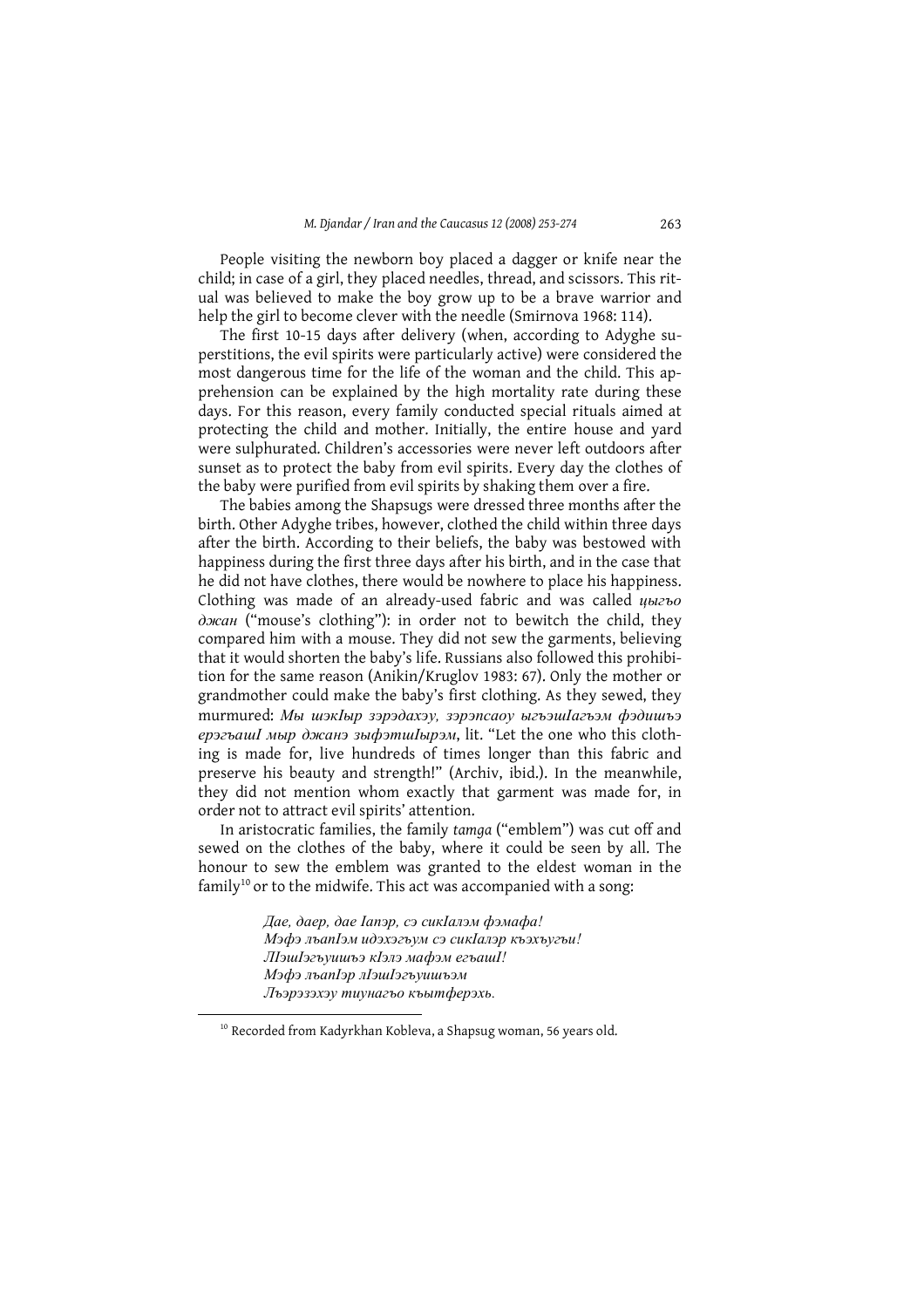Dae ("midwife"), dae, let your fingers be lucky for my boy! On a beautiful and holy day my boy was born! Let the happy child live hundreds of ages! Let this holy day visit our family for hundreds of years!.<sup>11</sup>

In the times when the Adyghes did not have a written language, they remembered birthdays by the days of the weeks or the months, by seasons or some memorable events.

If a child was born following the death of a prominent man, this was seen as a great omen: in the place of an extinguished star appeared a new one, that of the newborn child.<sup>12</sup>

The day, month and weather conditions were also believed to have a significant influence on the destiny of the child. It was an auspicious sign if the child was born in the new moon, as it meant that he would grow up as fast as the moon does.

It was a special delight for the relatives to learn about the birth of a child. The first one that conveyed the happy news was given rymlyan-KI9, "a pay for the joyful news", either in money or in gold and silver items (Kiržinov 1975).

The first bathing of the baby, naming, the placing it within the cradle, the first visit by the neighbours and relatives to see the child (čalyapl'), appearance of the first tooth, the first haircut, nail paring, and the first step were long-awaited events, celebrated with special rites and songs.

Naming of the baby was an important happening as all future ups and downs in the life of a human being were connected with its name. More often it was the paternal grandparents that gave the name to the child. If children died often in the family, the newborn baby was called Уцужъыкъу ("the remained boy"), so that his name could serve as a talisman. If only daughters were born in the family, the latest daughter was named *Шыгьотыжь* ("the one who found a brother") (Meretukov 1977: 61). In the case of numerous miscarriages or infant deaths, the parents would change the place of childbirth and immediately take the next infant to a smithy, where the blacksmith bathed him in the same water in which iron objects had been chilled. After this procedure, the blacksmith gave a name to the baby connected with smithy and farriery, like ГъучIыпс ("Iron spirit"), or КІыщыкъу ("Son of smithy"), etc. (Gadagatl' 1968: 196, fn. 12).

<sup>&</sup>lt;sup>11</sup> Recorded from Shakhidet Naibova, 72 years old.

<sup>&</sup>lt;sup>12</sup> Recorded from Tlekhaduk Khajetkhan.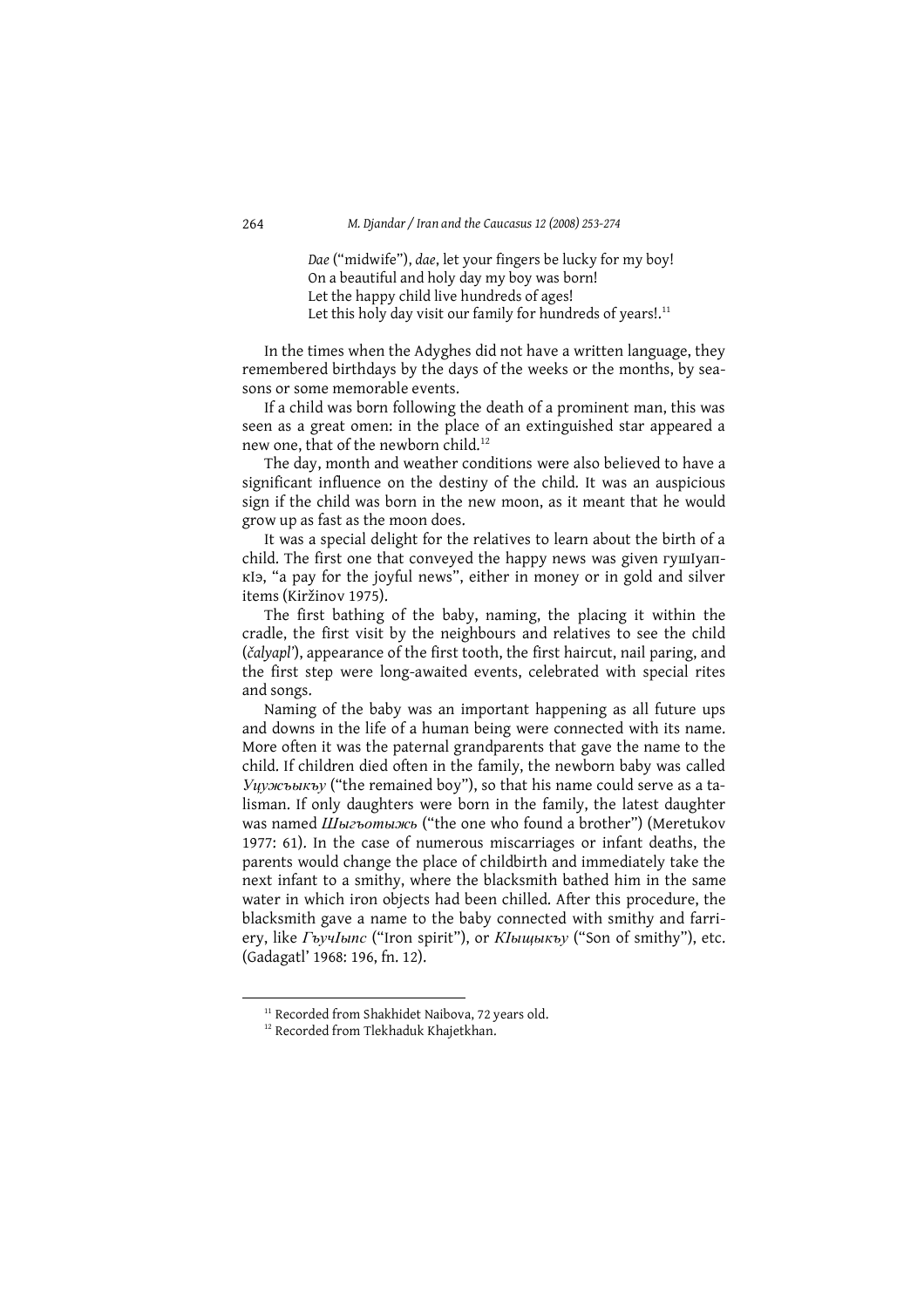If a child got ill often, the Adyghes changed his name every time, and in the end maintained that name, which gave convalescence to the child.

According to the Adyghe tradition, male infants were named after their deceased grandfathers and females after their grandmothers or other beautiful and happy women. Very often strangers and not parents would decide the baby's name. In aristocratic society, the one who named a baby, also sent him an arrow with white feathers, which was fastened to the cradle of the baby (Xan-Girej 1978: 275).

There were cases that all the villagers participated in the naming process and the final choice for the name was arrived at through consensus of all. Usually a name, especially a Muslim one, like Ibrahim, Mahmud, Yusuf, etc., was suggested by a mullah. The one who named the baby was to present him with a shirt. Often, in addition to the name chosen by the villagers, parents gave the baby their own preferred name as well. A mother would never call her child by its given name, so as not to outwardly display kind feelings towards him (cf. Stal' 1900: 116). Instead, she used other nicknames, according to various qualities, like *H*<sub>2</sub>mIa6zby ("Broad-fronted"), *H*<sub>2Kbap</sub> ("Brown-eved"), *IIIbIKIv* ("Little"), etc.

Special objects and symbols were used to notify people about the birth of a child. A red flag was hoisted on the house where a male infant was born, symbolising steadfastness; a multicoloured flag, a sign for beauty, was hoisted when a girl was born. When seeing a flag, people would visit and congratulate the grandparents.

Boy infants were more desirable in the Adyghe society. Boys were considered the heirs of the family legacy. In addition hereditary family landholdings could only be conferred upon male heirs. KIanap nIakbo, ухъумакly, пшъашъэр хьакІэшъ икІыжьыщт-"А boy child is the keeper of the family, while a girl is a guest, and she will leave as a guest". This was the reason that the birth of the boy was celebrated with great exuberance. Everyone in the village would become aware of the happy event as gunshots would be fired in the air. To celebrate the occasion a tree was planted and family feasts were organised (Archive, File 1/37: 1).

One of these festive occasions was called **KboeKI3pbiul**, "tying up a cheese" (see in detail Mafedzev 1979). It was performed on the occasion of the birth of a male infant. When the mother-in-law learned about the pregnancy of her daughter-in-law, she prepared the so-called red cheese (i.e. "smoked cheese"). For the feast, people gathered on the third day after delivery. In wintertime, the rite was performed in a big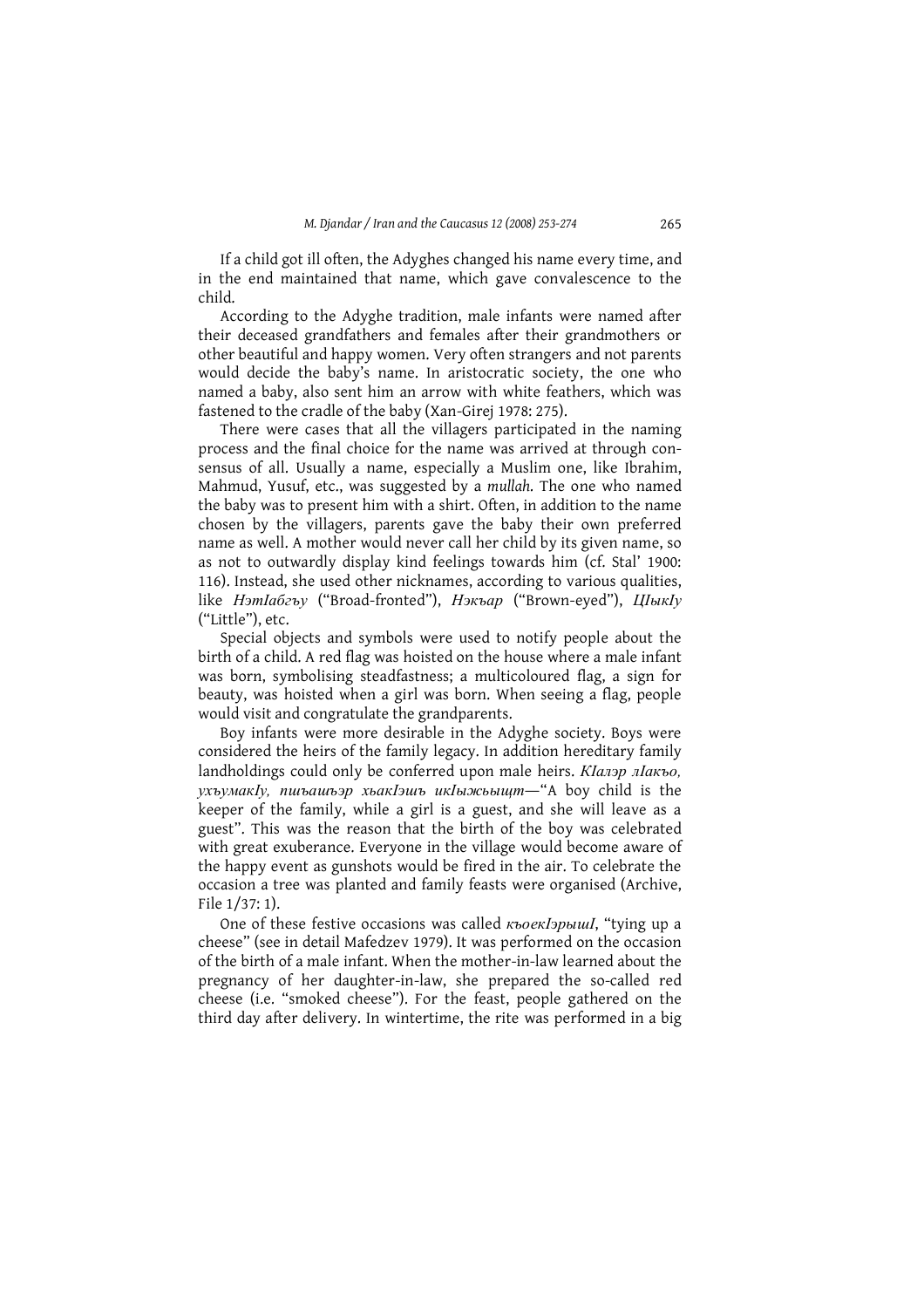room; during summertime people gathered in the yard, near a tree. People of all ages attended the gathering, but only youths directly participated.

Cheese was hung up from the ceiling in the room (in wintertime), or from a high pole in the yard (in summertime). Near the cheese, a long strap of rawhide, soaked with oil, was hung. Youths were to climb the belt and try to take a bite of the cheese. However, due to the slipperiness of the strap and the firmness of the cheese, it was not an easy task. Even the supreme efforts of the most determined and brave participants failed causing laughs for everyone in attendance. This rite was an opportunity for the young men to prove themselves before the women and display their courage, endurance, wit and adroitness. The one who managed to bite the cheese was praised by all.

A clever young man usually started the competition. The rite was accompanied with loud exclamations and wishes of luck to the newborn child. The participants attempted numerous times to take a bite of the cheese. Emotions and cheers surged. Anyone who did not take part was not allowed to see the baby. For this reason, the grandmother called upon the youths to be even more active and sing various comic folk songs to draw the evil eye away from the newborn child.

> Къуаер гъугъэ, къуаер Іусы, зынэ хафэр, Зынэ щыгъучъэр Кьое гъугъэм къерэиакъ!

Smoked cheese, Cheese is a food. The one who has a sharp eye, The one who has a vague eye, Let him take a bite of the cheese (Archive, File 1/137: 9).

Many songs were simple in form and content and described in unpleasant terms the shortcomings of the baby. These songs were supposed to keep away evil eye from the baby, having obvious apotropaic function Cf

> Ыпэ пэтІыракъ, Ыжэ жабгьо. Цэ иІэп,  $T\phi y$ ,  $m\phi y$ ! Іэе дэд, тхьам ихьакІ.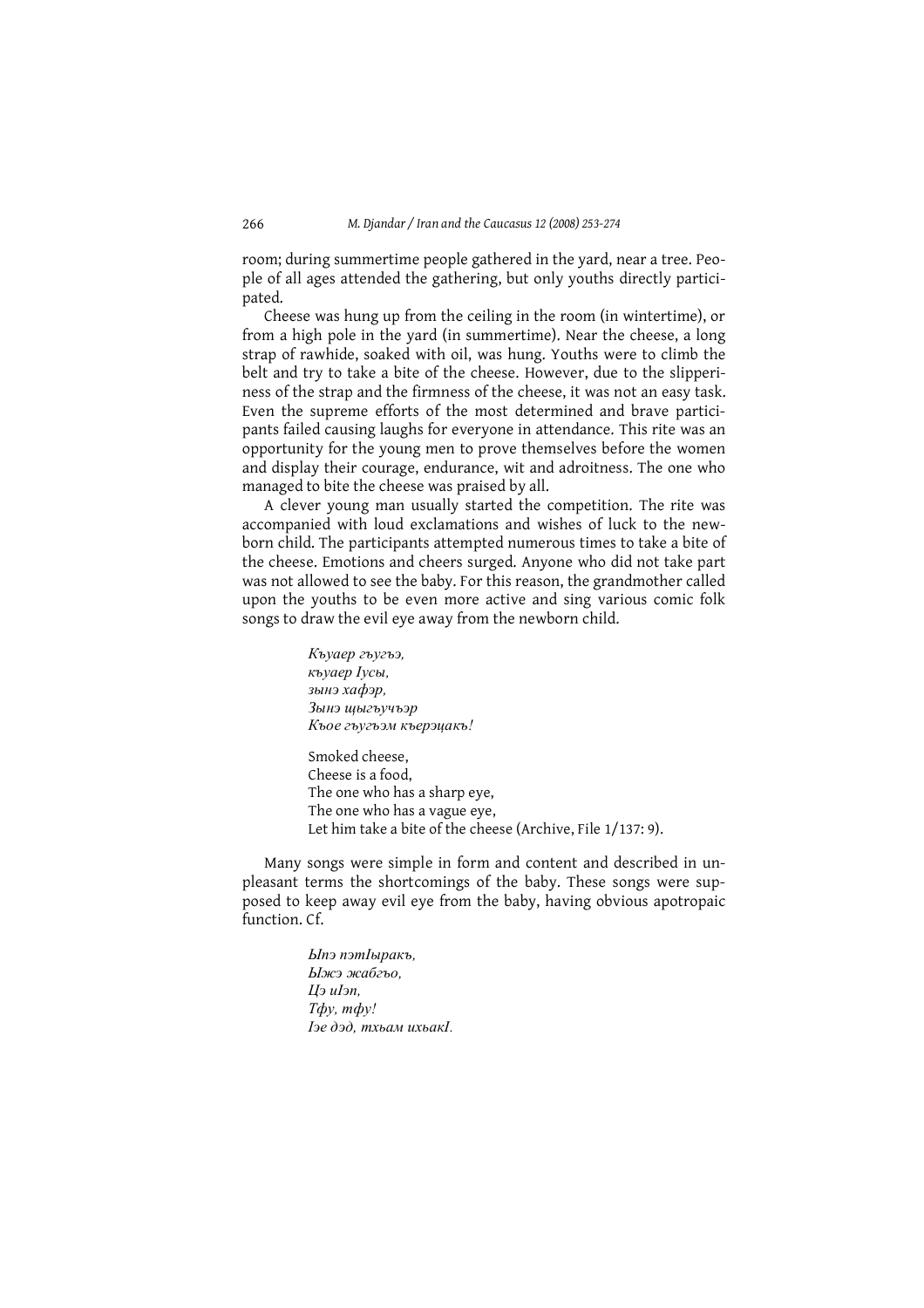He is snub-nosed. He has a large mouth, And is deprived of teeth. Pah, pah, pah... He is very ugly, being a guest of God!.

According to the tradition, special lullabies were composed for the newborn child. In the peasant environment, such songs were created by the mother or grandmother of the baby. Noble families maintained special tutors, called atalyk, who entrusted the composition of lullabies to musicians.

PUTTING THE BABY TO CRADLE

The newborn child was first placed in the cradle two weeks after birth. The family prepared lavish entertainment for the occasion. On the appointed day, the maternal grandmother would bring a cradle with all required accessories. A hawthorn cradle was believed to bring happiness, health and strength to the child (Archive, 1/137: 7). Sloe cradles were a bad omen, foreboding misery and hard luck to the baby. It had even become proverbial: Пырэжьые кушьэ ущапІугьэмэ насып пфэсшІыжьын слъэкІына?, "How can I make you happy, if you have grown up in a sloe cradle?".

The cradle and other accessories of the first male offspring were usually prepared by the maternal uncle or grandmother. For girls, they were prepared by the paternal grandmother (ibid.). Another Adyghe saying runs: Пхъорэльф пшъэшъабэ фаем ыпхъу пшъэшъэ кушъэ феpoul, "If you want to have many granddaughters, prepare a girlish cradle". This ritual was accompanied with special songs that had varied subjects according to the sex of the baby. In older times, there also existed a custom of placing a cat and an egg into the cradle before putting the baby there. After the cat had napped in the cradle, Adyghes believed that it was now a perfect place for the child to rest: Чэтыужьым фэдэу орэчьый!, "Let him sleep like a cat!" (Archiv, 1/52: 30). The egg helps bring about a long life to the child: КІэнкІэм фэдэу фыжьы охъуфэ щы / энэу, "Let him live till the days his hair gets as white as this egg is!"  $(ibid.)$ .

The Adyghes used to entrust a kind woman, a mother of a large family, to put the baby into cradle for the first time. The latter sang a song: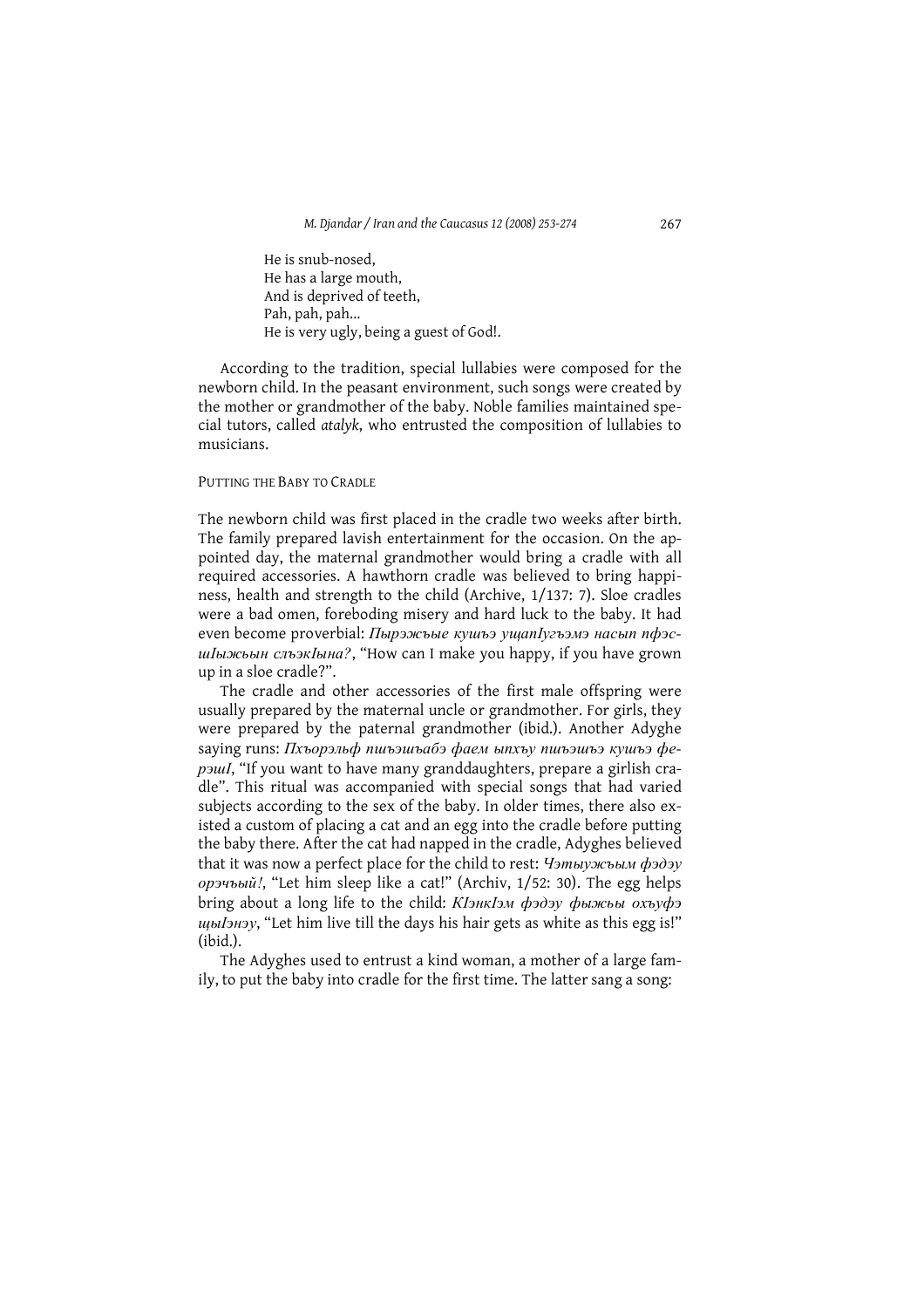Кушьэм чэтыур щычьыягь, Чьые ІэшІур къыринагь, Чьые ІэшІур къыфэкІонэу СэІошъы сикІалэ кушъэм хэсэпхэ. Уикушьашьхьэ мазэм пэшІэт, УикушьапІэ дышьэ идагь. Дышьэ шьхьантэм үшысэгьэчьый, Лай-лай дахэкІэ үхэсэгьэчьый.

A cat snatched a nap in the cradle, And left its sweet sleep there; That sweet sleep will come to the baby. Foretelling, I put him into the cradle. The head of your bed plays with the moon, Your cradle-bedding is embroidered with gold, You are sleeping on a golden pillow, And singing lay-lay I am rocking you to sleep.<sup>13</sup>

A particular magical meaning was attached to this song. After the ritual, it served as a lullaby for the baby. Those present would also curse the people who were believed to not love the baby: ШІу узымыльэгьурэр хым ерэтхьал, "Let the one who does not love you drown in the sea!". This song and the following curse were performed nearly at all rituals dedicated to the childbirth. The lullabies had a special place in the system of upbringing. After the ceremony, the grandmother would say:

> ГъучІыпсэу, псэ пытэу, БэгъашІэу, гьэшІэ кІахьэу Тхьэ уеш!!. Let God give you an iron soul, A strong soul, And a long life! (Archive, File 1/137: 2).

In order to protect the baby from evil eye, the Adyhges observed various rites. They placed a cup of consecrated water with an egg in it near the cradle, believing that the egg would crack if an evil spirit ap-

<sup>&</sup>lt;sup>13</sup> Recorded from Khajet Khamkhatu.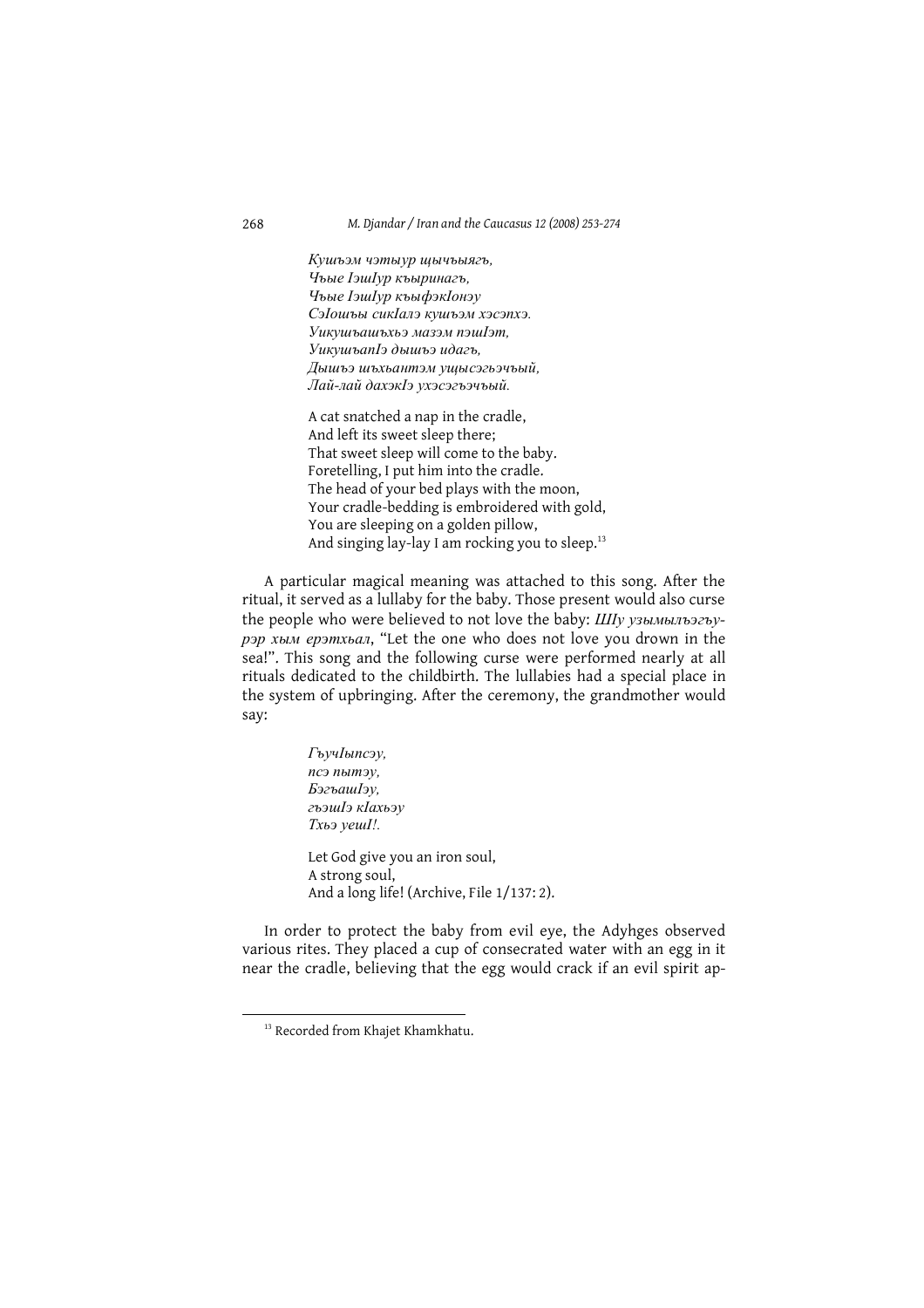peared. The visitors were to wet their hands in the water and wipe the baby's forehead. There was a song about this rite:

> $B$ <sub>bl</sub>Hamla Klahklanc Зынэмысыгьэ кІалэм ИгьашІэ кІэко дэд.  $B$  $\alpha$ е $\beta$  е $\alpha$ ием е $\alpha$ ирази

The child, whose forehead, hasn't been wrinkled. With water containing an egg, Will not live a long life, The boy, whose forehead has not been washed. Has a short life.<sup>14</sup>

A hen's egg has always played an important role in folk superstitions, serving as protection, a talisman. Such rites were observed not only among the Adyghes. Armenians hang an egg near the bed or put two or three eggs in a cup with water and place it at the bedside of an ill person (Čursin 1929: 13).

Shapsugs would place a bundle with a nail (betokening long life), salt, a shell of a snail (called "head of a snake"), and sulphur. Circassians also hang the shell of a snail, a part of a hauberk, silver coins, breast of a cock with feathers, neck of a hedgehog, kernels of a date-palm and claws of a bear (Kiržinov 1974: 498). The Adyghes put iron things in the pillow of a newborn baby.

The Advghes never rocked an empty cradle, being afraid that the child would die. Ossetians and Turks also did not allow the rocking of empty cradles.

In order to distract the evil eye from the baby, they fastened a bit of propolis on the baby's crown (ncunlanl), supposing that "they need to spoil something on the face or head of the baby", so the "defect" would draw away an evil eye. For this purpose, they soiled the baby's forehead, nose and chin with soot, etc. (Mafedzev 1979: 97). They also attached a pin on the backside of a child's skirt, or sewed a red cloud on the most visible part of it.

The child was never left alone in the room. In cases when all adults were compelled to leave the room, they placed a broom at the bedside. Abkhazians placed a broom under the cradle. On the threshold of the baby's bedroom, they left the jacket of his father, so that the evil spirits

<sup>&</sup>lt;sup>14</sup> Recorded from the same informant (see the previous fn.).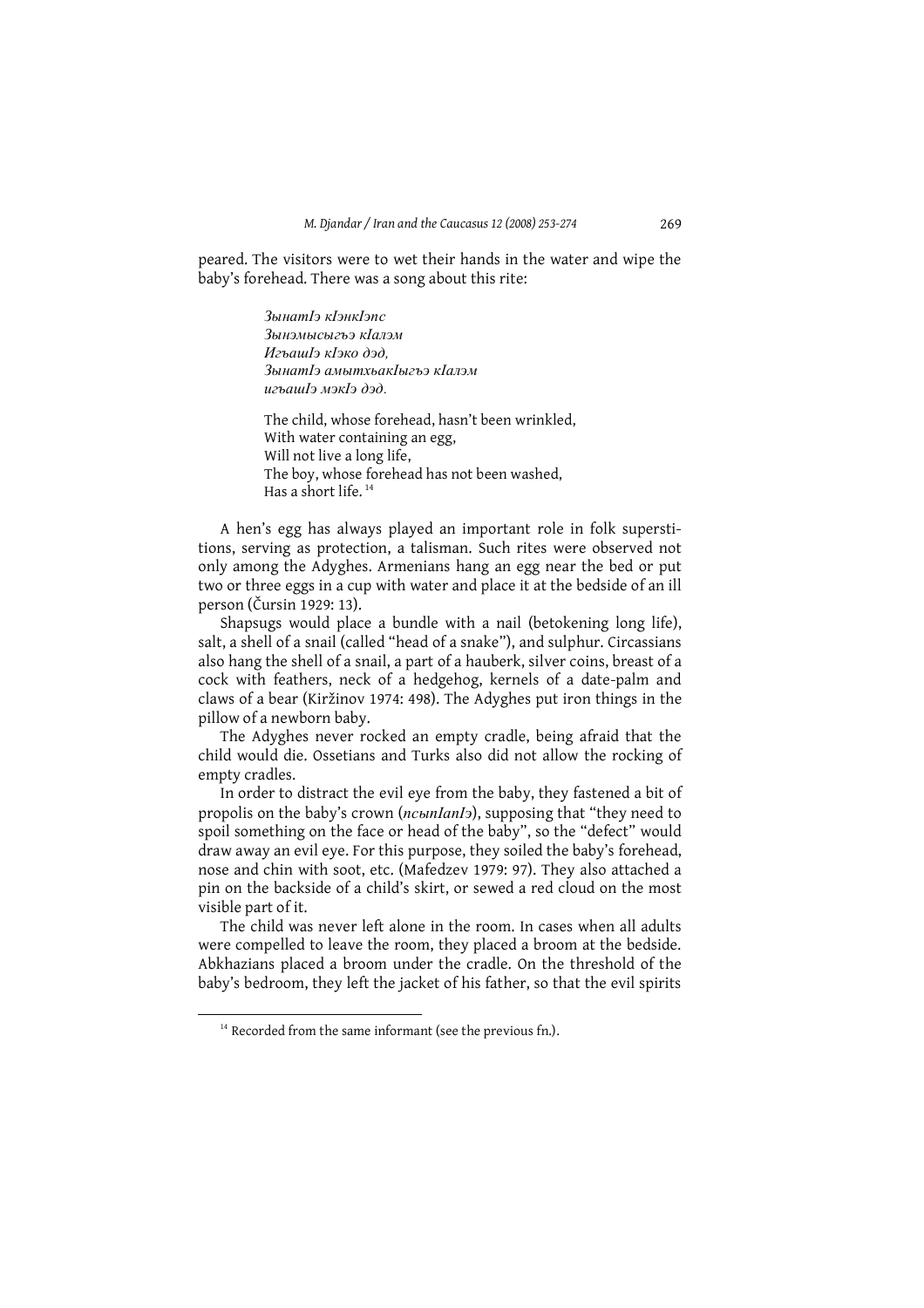could not harm him. According to Adyghe beliefs, most evil spirits were afraid of melodic songs with menacing content:

> Уа-оу, сыонэмсэ убыбын, Уа-оу, сыкъыуапщэмэ уІуихын, Хым уехь, машІом уехь. УенэиІынэу зи симыІ.

Ua-ou, if I touch you, you will fly away, Ua-ou, if I blow, you will be thrown away, Let the sea take you away, let the fire destroy you. I have nothing for you to envy me.<sup>15</sup>

The appearance of the first tooth was also a happy event for the family, and was accompanied with traditional rites. The child was taken to the shed and smudged with cow-dung. It was believed that this custom made the cutting of other teeth easier and faster.

The mother was not allowed to count the appearance of teeth, because that would increase soreness. If it was a woman to first notice the appearance of a tooth, she was to make a cheesecake, singing:

> Цыгьом ыцэ пытэ, ГъучІэр ельы, ЧІыгор ежьо.

"A mouse has strong teeth, It can sharpen iron, And plough the land".<sup>16</sup>

The existence of magical elements (strong teeth like that of a mouse) relates this song to the ritual ones. The performer received a present from the mother of the child (sometimes a fabric for a dress or a silken shawl). In case a man first noticed the cutting of the initial tooth, he made a present for the baby. Not only members of the family, but also neighbours, the midwife and relatives took part in the celebration of this event.

Baby's fingernails were clipped in the daytime, on particular days-Thursday, Friday, and Sunday. More often, the mother would not cut the nails, but would bite them off and give them to the grandmother to keep. The family members were glad if the nails grew fast: 3bl36-

<sup>&</sup>lt;sup>15</sup> Recorded from Rabigat Khut, an 80 years old lady.

<sup>&</sup>lt;sup>16</sup> From the same informant (see the previous fn.).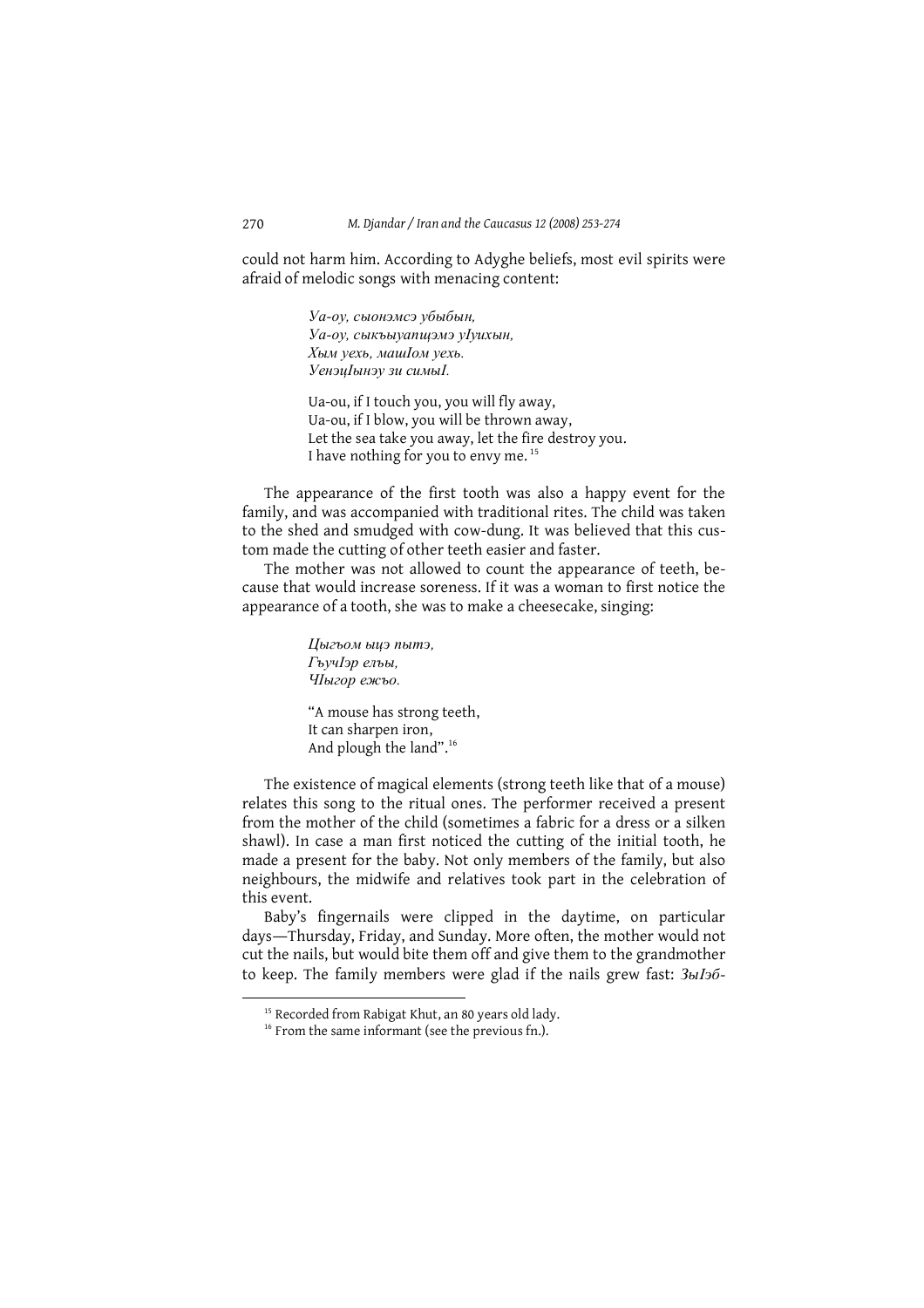жьанэ къэкІыгьошІу сабыир къэхъугьошІу хъущт, "If the nails grow fast, the child develops well".

#### THE CELEBRATION OF THE FIRST STEP

On the first birthday of the child the rite of the first step, mnemezeyy, was held. The child was dressed in a red skirt embroidered with manycoloured threads, as it was believed that bright colours drew the evil eye away. Women and children taking part in the ritual mostly concentrated their attention on the skirt, forgetting about the baby. The solemn atmosphere, music, and behaviour of the participants emphasised the importance of the event. Everyone tried to keep the newly walking child from falling, and believed in the magical power of the ritual. They put the child on his feet on hard objects, like stones, wishing: Мыжьо пытэм фэдэу ыльакьо терэт!, "Let him stand firm on his feet, as a stone!".

They also imitated the cutting of invisible ties, supposedly binding the legs of the baby. The ritual of the first step was not merely an entertaining ceremony. Its main idea was the symbolic choice of the future occupation of the child. For this purpose, different objects, denoting various professions, were put on the table, for example, a dagger, a picture of a horse, axe, hammer, knife, the Qur'an, etc. for a boy, and threads, needles, scissors, and other feminine devices for a girl. The object first touched by the child denoted his future profession. In noble families, if the boy chose a dagger, parents bought a precious one for him; if he chose the picture of a horse, they bought him a horse and a saddle with gold and silver decorations, when he grew older (Kiržinov 1974: 499).

On the first birthday of the male infant, parents sacrificed a goat in a holy place, asking God to keep him away from wars. They also left his old skirt on a branch of a tree, taking another one, left by others on such an occasion. Only men were supposed to take part in the ritual, and for that reason it was called  $\overline{I}$   $\overline{I}$   $\overline{I}$   $\overline{I}$   $\overline{I}$   $\overline{I}$   $\overline{I}$   $\overline{I}$   $\overline{I}$   $\overline{I}$   $\overline{I}$   $\overline{I}$   $\overline{I}$   $\overline{I}$   $\overline{I}$   $\overline{I}$   $\overline{I}$   $\overline{I}$   $\overline{I}$   $\overline{I}$   $\overline{I}$ chive, File 1-137: 20).

If the child did not eat with an appetite, a ritual cake was placed on his belly, which was to be eaten by a dog. According to the magical character of the action, the child started to eat with gusto, just like the dog.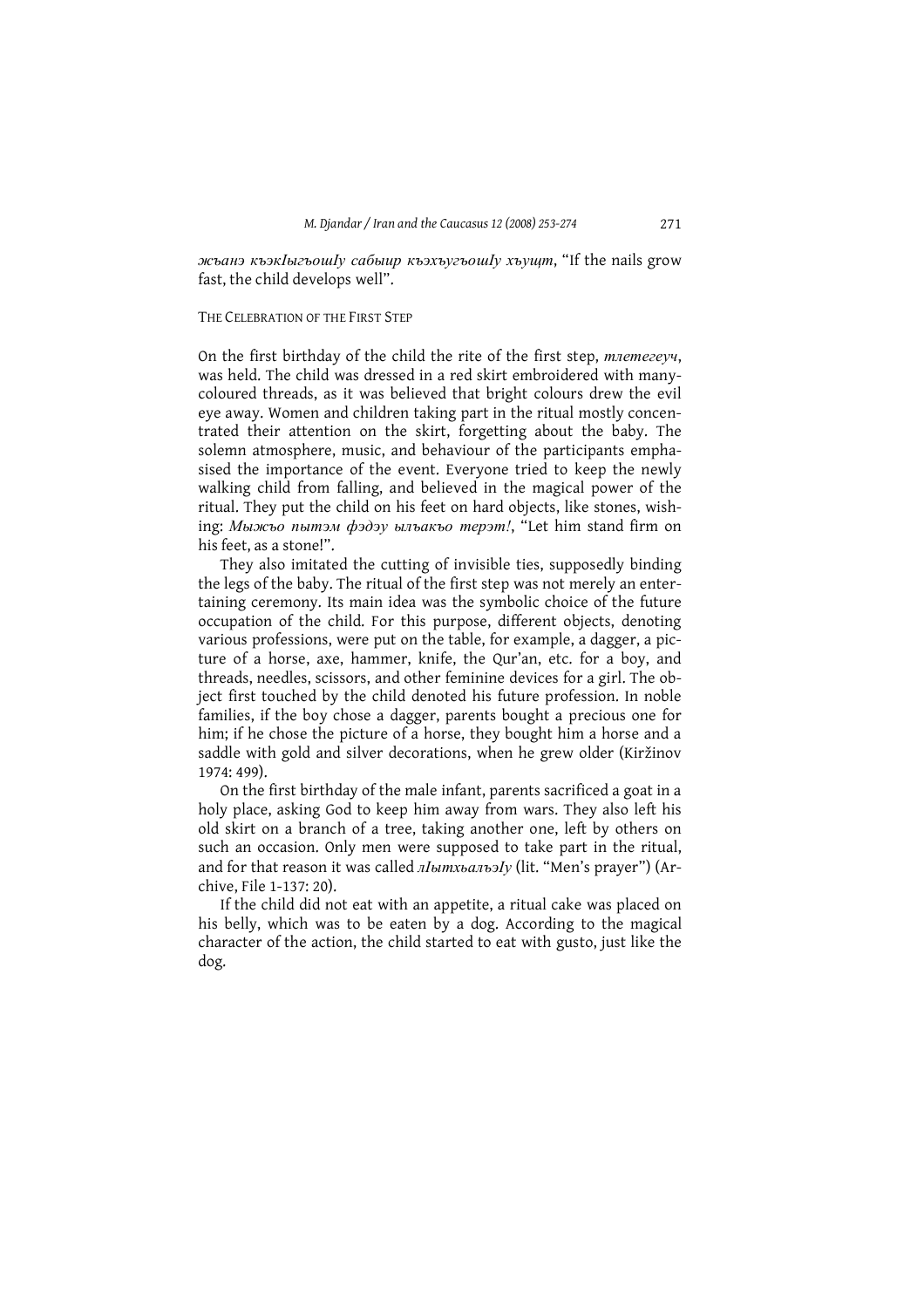If the child did not have a good sleep, parents took him to the river, asking  $A\kappa \nu a \nu I$ <sup>2</sup> *zyau* $\mu$ <sup>17</sup>, to give him a sound sleep.

> АкъуачІэ гуащэ, Гуащэу льэрыкІуа, Чьые тиІахэпышь, тыгьэрэхьат.

Akuača-the goddess, The flowing goddess, We have lost our sleep, calm us down!.<sup>18</sup>

Wishing a sound sleep to the child, parents also put a sheep hoof or a snake slough under his pillow,<sup>19</sup> put him on a broom and gave him holy water to drink. This was a widespread magic, attested also in Central Russia.

The Adyghes held also a ritual called *ДэельэпсэчІэкІ* (lit. "Getting through the roots of a nut tree") for unhealthy children. For this purpose, family members prepared food and invited two neighbours with "light hands" and "kind eyes". Thereafter, the child was taken to the holy nut tree, under which a big hole was dug. Neighbours would rapidly pass the child to one another, while the grandmother would sing:

> Узи, бзэджэ-наджи иІэр пэрэз! Узи, бзэджэ-наджи иІэр отэт!

Let illnesses and evil spirits stay away from him, We are giving the illnesses and evil powers to you!<sup>20</sup>

Thereafter, they covered the hole with earth, believing that the child would recover soon.

Nowadays, the system of raising children in Adyghe society has undergone radical changes. A number of new holidays and rites are now practiced, which are in line with the conditions of modern life. New methods are now applied for the protection of the pregnancy. As a result of the changes many of the old rituals connected with this period in a woman's life are gradually being forgotten.

272

<sup>&</sup>lt;sup>17</sup> Goddess of seas and rivers, as informed Mussa Alyaev, 82 years old, from Tuapsinskij rajon.

<sup>&</sup>lt;sup>18</sup> Recorded from Doletkhan Tlif.

 $19$  Ibid.

<sup>&</sup>lt;sup>20</sup> Recorded from Salima Alyaeva, a native woman from Tuapsinskij rajon, 70 years  $h$ lo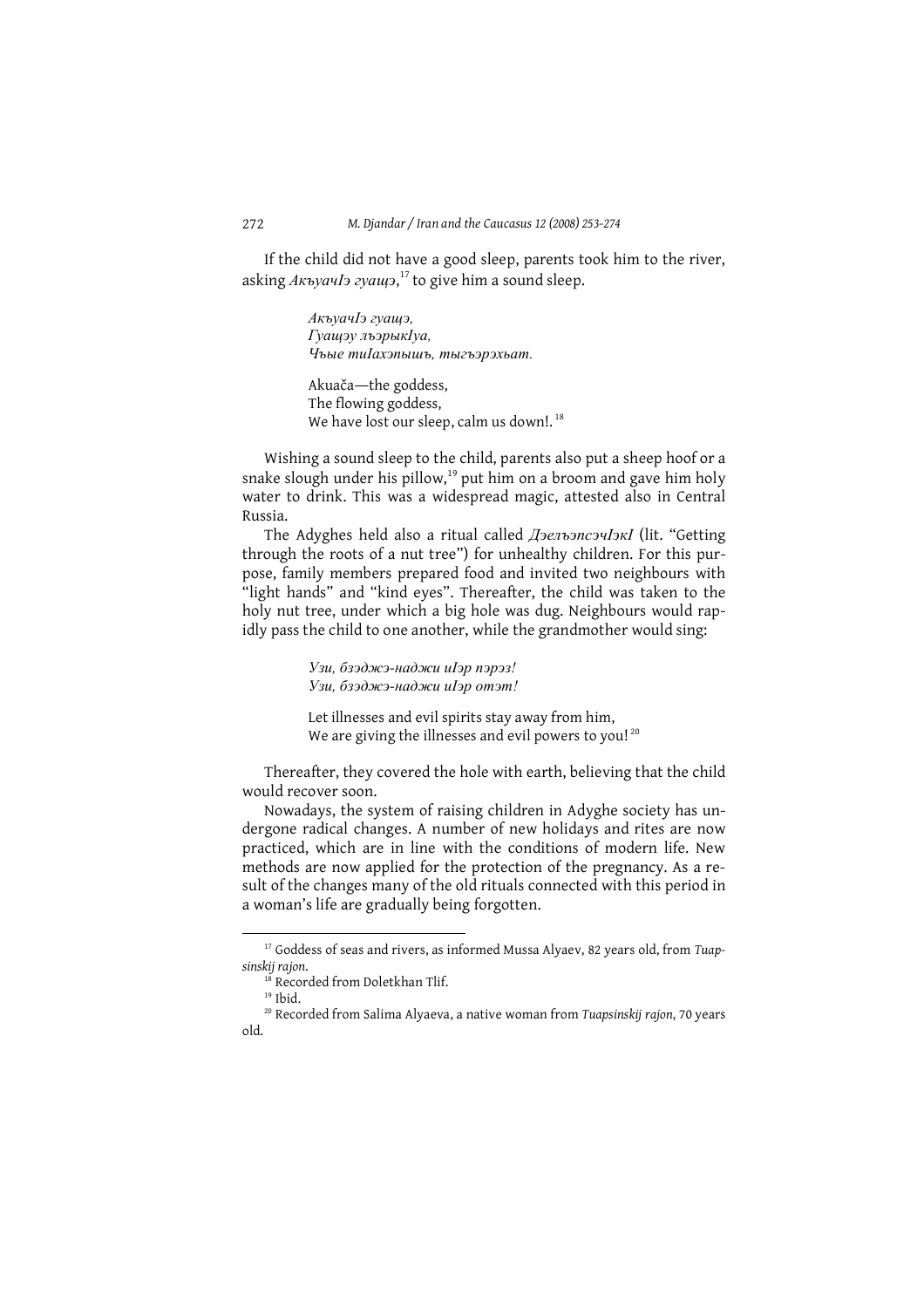Generally, it is accepted that the upbringing of children is the main responsibility of the mother. Other members of the family can only assist her.

Of all the rituals associated with childhood in this survey, only some of them are practiced now, though sporadically. Others have been consigned to oblivion.

#### **BIBLIOGRAPHY**

- Anikin, V. N.; Kruglov, Yu. G. (1983), Russkoe narodnoye poétičekoye tvorčestvo, Leningrad.
- Archive = Materials from the Archives of the Adygejskogo naučno-issledovatel'skogo instituta, Majkop.
- Asatrian, G. S. (2001), "Al Reconsidered", Iran and the Caucasus, vol. 5: 149-157.
- Basaeva, T. Z. (1976), Obryady i obyčai osetin, svyazannye s roždeniem i vospitaniem rebenka (konec XIX-načalo XXvv.), Kandidatskaya dissertaciya, Moskva.
- Čursin, G. F. (1913), Očerki po étnologii Kavkaza, Tiflis.
- —– (1929), Amulety i talismany Kavkazskix narodov, Maxačkala.
- —— (1956), Materialy po étnografii Abxazii, Suxumi.
- Dbar, S. A. (1985), Obyčai i obryady abxazov, svyazannye s roždeniem i vospitaniem detej, Avtoreferat kandidatskoj dissertacii, Moskva.
- Dumézil, G. (1986), "Mythologie der kaukasischen Völker", H. W. Haussig (ed.), Götter und Mythen der kaukasischen und iranischen Völker (Wörterbuch der Mythologie IV), Stuttgart, 1986: 1-58.
- Džafarzade, I. M.; Babaeva R. I.; Atakišieva, M. I. (1962), "Sem'ya i semejnyj byt", Narody Kavkaza, Moskva.
- Džandar, M. (1991), Pesnya v semejnyx obryadax adygov, Majkop, 1991
- Gadagatl', A. M. (1968), Geroičeskij epos 'Narty' i ego genezis, Krasnodar.
- Gadžieva, S. Š. (1961), Kumyki, Moskva.
- Ivanova, Yu. V. (1983), "Obryadovyj ogon"', Kalendarnye obyčai i obryady v stranax Zarubežnoj Evropy, Moskva: 116-128.
- Kalmykov, I. X. (1955), Čerkesy. Istoriko-étnpgrafičeskij očerk, Kandidatskaya dissertacia, Moskva.
- -(1982), "Problema ognya (мафIэ) i domašnego očaga (жьегу) u adygov", Problemy arxeologii i étnografii Karačaego-Čerkesii, Čerkesk: 171-178.